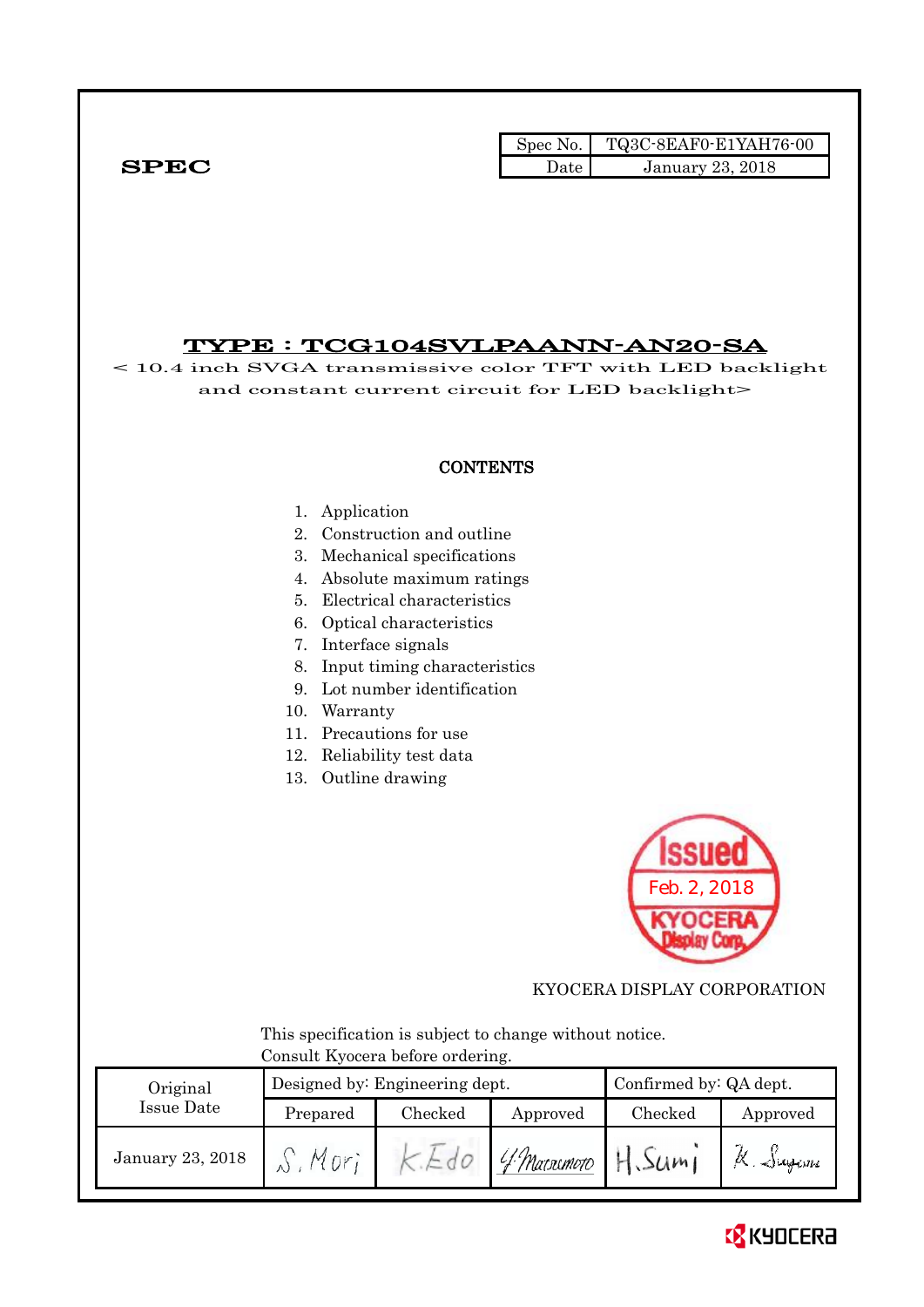# Warning

- 1. This Kyocera LCD module has been specifically designed for use only in electronic devices and industrial machines in the area of audio control, office automation, industrial control, home appliances, etc. The module should not be used in applications where the highest level of safety and reliability are required and module failure or malfunction of such module results in physical harm or loss of life, as well as enormous damage or loss. Such fields of applications include, without limitation, medical, aerospace, communications infrastructure, atomic energy control. Kyocera expressly disclaims any and all liability resulting in any way to the use of the module in such applications.
- 2. Customer agrees to indemnify, defend and hold Kyocera harmless from and against any and all actions, claims, damages, liabilities, awards, costs, and expenses, including legal expenses, resulting from or arising out of Customer's use, or sale for use, or Kyocera modules in applications.

# Caution

1. Kyocera shall have the right, which Customer hereby acknowledges, to immediately scrap or destroy tooling for Kyocera modules for which no Purchase Orders have been received from the Customer in a two-year period.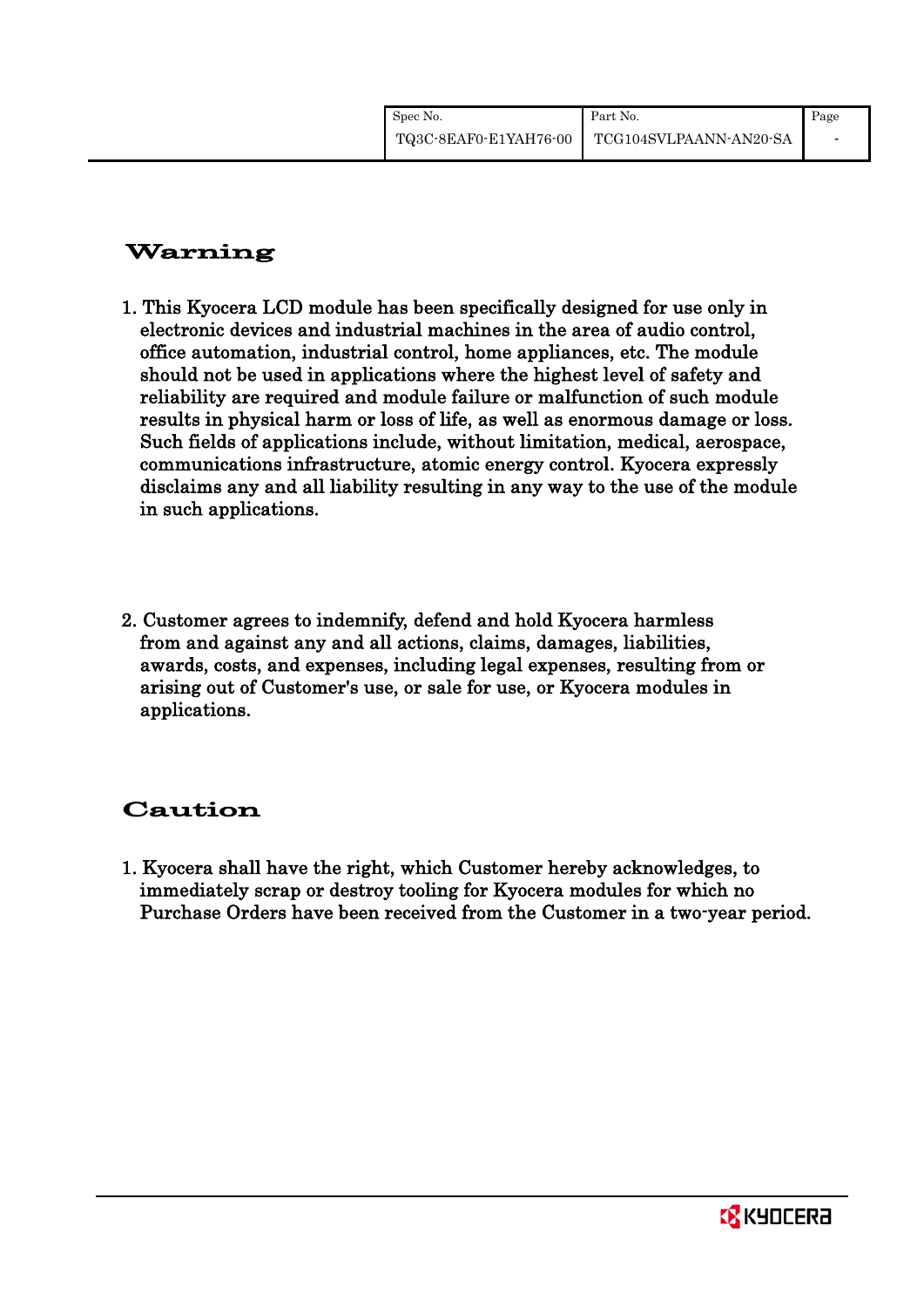|                  |             |          | Designed by : Engineering dept. |                                      | Confirmed by $:QA$ dept. |                        |
|------------------|-------------|----------|---------------------------------|--------------------------------------|--------------------------|------------------------|
|                  | $\rm{Date}$ | Prepared | $\rm Checked$                   | Approved                             | $\rm Checked$            | ${\Large\bf Approved}$ |
|                  |             |          |                                 |                                      |                          |                        |
|                  |             |          |                                 |                                      |                          |                        |
| ${\rm Rev. No.}$ | $\rm{Date}$ | Page     |                                 | $\label{eq:2} \textbf{Descriptions}$ |                          |                        |
|                  |             |          |                                 |                                      |                          |                        |
|                  |             |          |                                 |                                      |                          |                        |
|                  |             |          |                                 |                                      |                          |                        |
|                  |             |          |                                 |                                      |                          |                        |
|                  |             |          |                                 |                                      |                          |                        |
|                  |             |          |                                 |                                      |                          |                        |
|                  |             |          |                                 |                                      |                          |                        |
|                  |             |          |                                 |                                      |                          |                        |
|                  |             |          |                                 |                                      |                          |                        |
|                  |             |          |                                 |                                      |                          |                        |
|                  |             |          |                                 |                                      |                          |                        |
|                  |             |          |                                 |                                      |                          |                        |
|                  |             |          |                                 |                                      |                          |                        |
|                  |             |          |                                 |                                      |                          |                        |
|                  |             |          |                                 |                                      |                          |                        |
|                  |             |          |                                 |                                      |                          |                        |
|                  |             |          |                                 |                                      |                          |                        |
|                  |             |          |                                 |                                      |                          |                        |
|                  |             |          |                                 |                                      |                          |                        |
|                  |             |          |                                 |                                      |                          |                        |
|                  |             |          |                                 |                                      |                          |                        |
|                  |             |          |                                 |                                      |                          |                        |
|                  |             |          |                                 |                                      |                          |                        |
|                  |             |          |                                 |                                      |                          |                        |
|                  |             |          |                                 |                                      |                          |                        |
|                  |             |          |                                 |                                      |                          |                        |
|                  |             |          |                                 |                                      |                          |                        |
|                  |             |          |                                 |                                      |                          |                        |
|                  |             |          |                                 |                                      |                          |                        |
|                  |             |          |                                 |                                      |                          |                        |
|                  |             |          |                                 |                                      |                          |                        |
|                  |             |          |                                 |                                      |                          |                        |
|                  |             |          |                                 |                                      |                          |                        |

Spec No.

TQ3C-8EAF0-E1YAH76-00

Revision record

Part No.

TCG104SVLPAANN-AN20-SA

Page -

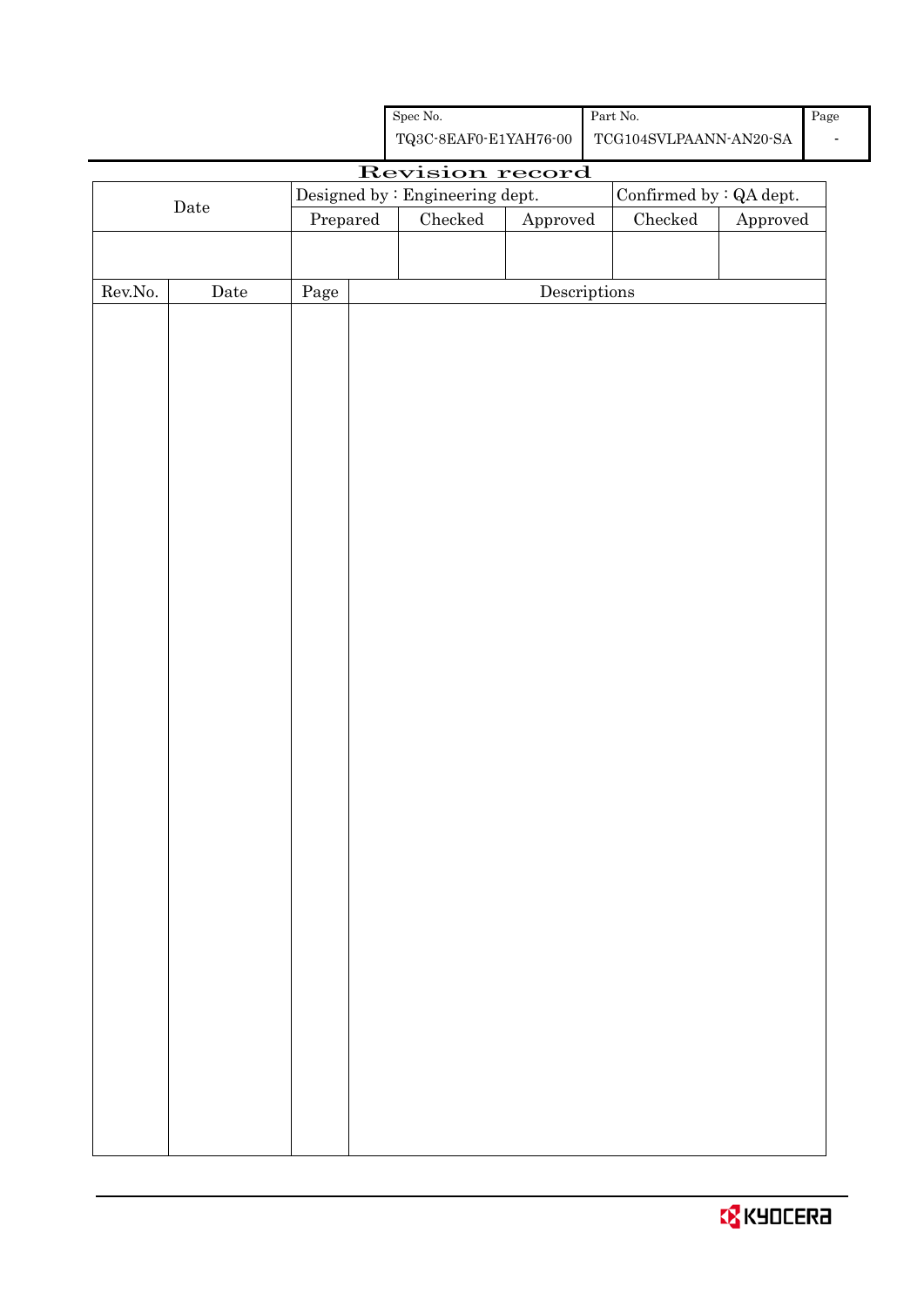## 1. Application

This document defines the specification of TCG104SVLPAANN-AN20-SA. (RoHS Compliant)

## 2. Construction and outline

| LCD.               | : Transmissive color dot matrix type TFT                |
|--------------------|---------------------------------------------------------|
| Backlight system   | : LED                                                   |
| Polarizer          | : Anti-Glare treatment                                  |
| Interface          | : LVDS                                                  |
| Additional circuit | : Timing controller, Power supply $(3.3V)$ input)       |
|                    | : Constant current circuit for LED Backlight(12V input) |

## 3. Mechanical specifications

| <b>Item</b>                         | Specification                                             | Unit |
|-------------------------------------|-----------------------------------------------------------|------|
| Outline dimensions<br><sup>1)</sup> | $240.7(W)\times(180.2)(H)\times9(D)$                      | mm   |
| Active area                         | $211.2(W)\times 158.4(H)$<br>(26.4cm/10.4~inch(Diagonal)) | mm   |
| Dot format                          | $800 \times (R, G, B)(W) \times 600(H)$                   | dot  |
| Dot pitch                           | $0.088(W)\times0.264(H)$                                  | mm   |
| Base color<br>2)                    | Normally White                                            |      |
| Mass                                | 460                                                       | g    |

1) Projection not included. Please refer to outline for details.

2) Due to the characteristics of the LCD material, the color varies with environmental temperature.

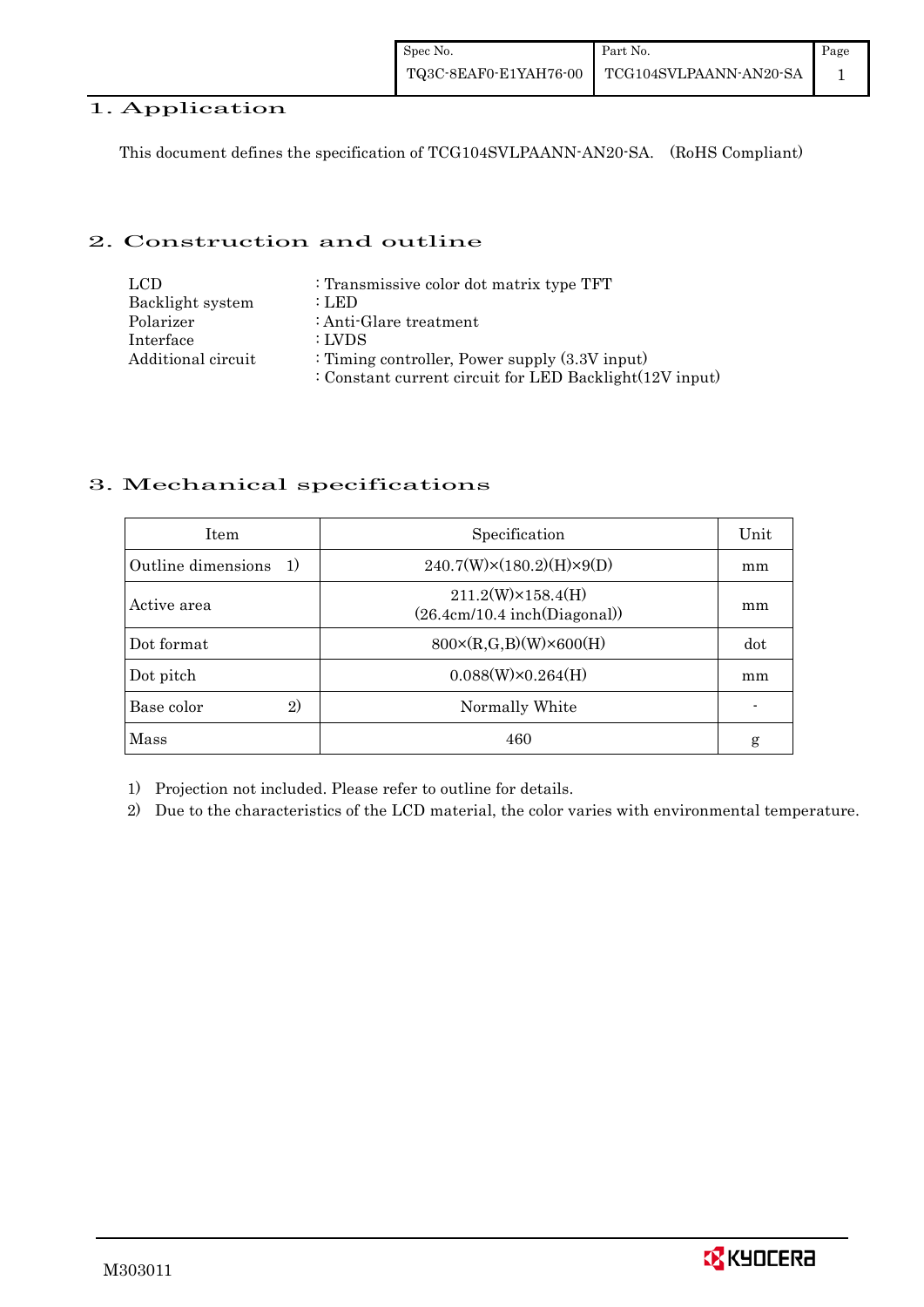## 4. Absolute maximum ratings

|                         | Item                    | Symbol       | Min.   | Max.         | Unit |
|-------------------------|-------------------------|--------------|--------|--------------|------|
| Supply voltage(+3.3V)   |                         | $\rm V_{DD}$ | $-0.3$ | 4.0          |      |
| Supply voltage $(+12V)$ |                         | $V_{\rm IN}$ | $-0.3$ | 14.0         |      |
|                         | RxINi+, RxINi-<br>1) 2) | $\rm V_{11}$ | $-0.3$ | 2.8          |      |
| Input signal            | CK IN+, CK IN-          | $\rm V_{I2}$ | $-0.3$ | 2.8          |      |
| voltage                 | <b>SELLVDS</b>          | $\rm V_{I3}$ | $-0.3$ | $V_{DD}+0.5$ |      |
|                         | <b>BLBRT, BLEN</b>      | $\rm V_{I4}$ | $-0.3$ | $\rm V_{IN}$ |      |

#### 4-1. Electrical absolute maximum ratings

1) i=0,1,2,3

2) V<sub>DD</sub> must be supplied correctly within the range described in 5-1.

4-2. Environmental absolute maximum ratings

| Item                  |    | Symbol                  | Min.  | Max. | Unit      |
|-----------------------|----|-------------------------|-------|------|-----------|
| Operating temperature | 1) | Top                     | $-20$ | 70   | $\circ$ C |
| Storage temperature   | 2) | <b>T</b> <sub>STO</sub> | $-30$ | 80   | $\circ$ C |
| Operating humidity    | 3) | Hop                     | 10    | 4)   | %RH       |
| Storage humidity      | 3) | H <sub>STO</sub>        | 10    | 4)   | %RH       |
| Vibration             |    |                         | 5)    | 5)   |           |
| Shock                 |    |                         | 6)    | 6.   |           |

- 1) Operating temperature means a temperature which operation shall be guaranteed. Since display performance is evaluated at 25°C, another temperature range should be confirmed.
- 2) Temp. =  $-30^{\circ}$ C $<$ 48h, Temp. =  $80^{\circ}$ C $<$ 168h Store LCD at normal temperature/humidity. Keep them free from vibration and shock. An LCD that is kept at a low or a high temperature for a long time can be defective due to other conditions, even if the low or high temperature satisfies the standard. (Please refer to "Precautions for Use" for details.)
- 3) Non-condensing
- 4) Temp. $\leq 40^{\circ}$ C, 85%RH Max.

Temp.>40°C, Absolute humidity shall be less than 85%RH at 40°C.

5)

| Frequency       | $10\sim$ 55 Hz | Acceleration value         |
|-----------------|----------------|----------------------------|
| Vibration width | $0.15$ mm      | $(0.3{\sim}9~{\rm m/s^2})$ |
| Interval        | $10-55-10$ Hz  | 1 minutes                  |

 2 hours in each direction X, Y, Z (6 hours total) EIAJ ED-2531

6) Acceleration: 490 m/s2, Pulse width: 11 ms 3 times in each direction:  $\pm X$ ,  $\pm Y$ ,  $\pm Z$ EIAJ ED-2531

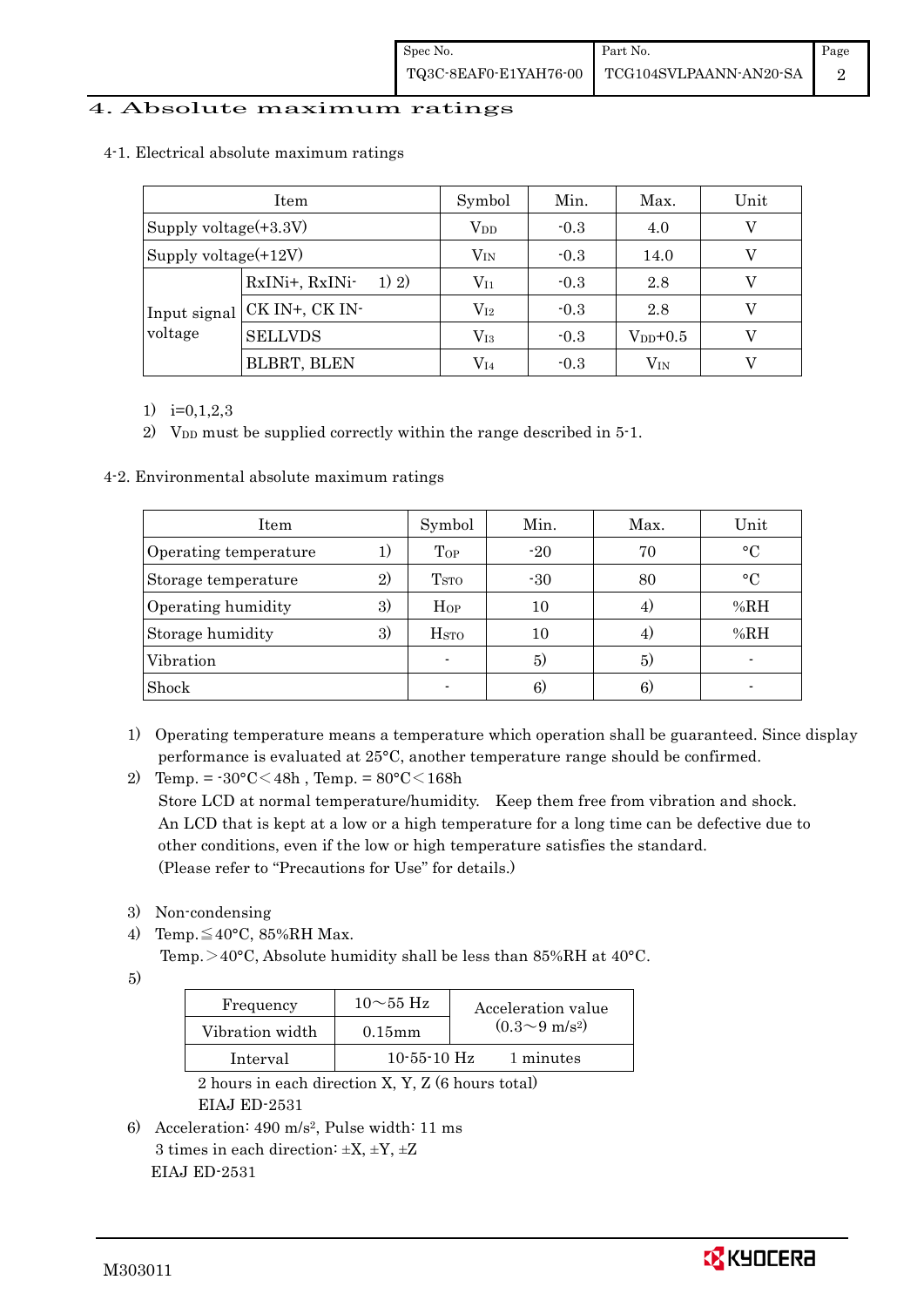## 5. Electrical characteristics

#### 5-1. LCD

|                                     |          |                       |                          |                          |                            |                          | Temp. = $-20 \sim 70$ °C |
|-------------------------------------|----------|-----------------------|--------------------------|--------------------------|----------------------------|--------------------------|--------------------------|
| Item                                |          | Symbol                | Condition                | Min.                     | Typ.                       | Max.                     | Unit                     |
| Supply voltage                      | 1)       | <b>V<sub>DD</sub></b> |                          | 3.0                      | 3.3                        | 3.6                      | $\mathbf V$              |
| Current consumption                 |          | I <sub>DD</sub>       | 2)                       | $\blacksquare$           | 270                        | 330                      | mA                       |
| Permissive input ripple voltage     |          | $V_{RP}$              | $V_{DD} = 3.3V$          | $\blacksquare$           | $\blacksquare$             | 100                      | $mVp-p$                  |
|                                     |          | $V_{IL}$              | "Low" level              | $\Omega$                 | $\blacksquare$             | 0.8                      | $\rm V$                  |
| Input signal voltage                | 3)       | V <sub>IH</sub>       | "High" level             | 2.0                      | $\overline{\phantom{a}}$   | <b>V</b> <sub>DD</sub>   | $\mathbf V$              |
|                                     |          | $I_{OL}$              | $V_{I3}=0V$              | $-10$                    | $\blacksquare$             | 10                       | $\mu$ A                  |
| Input reek current                  |          | $I_{OH}$              | $V_{I3} = 3.3V$          | $\overline{\phantom{a}}$ | $\blacksquare$             | 400                      | $\mu$ A                  |
| LVDS Input voltage                  | 4)       | $V_{L}$               |                          | $\mathbf{0}$             | $\overline{\phantom{0}}$   | 1.9                      | $\mathbf V$              |
| Differential input voltage          | 4)       | $V_{ID}$              | $\overline{\phantom{a}}$ | 250                      | 350                        | 450                      | mV                       |
| Differential input                  |          | $V_{TL}$              | "Low" level              | $V_{CM}$ -100            | $\blacksquare$             |                          | mV                       |
| threshold voltage                   | $(4)$ 5) | V <sub>TH</sub>       | "High" level             | $\overline{\phantom{a}}$ | $\overline{\phantom{a}}$   | $V_{CM}$ +100            | mV                       |
| Terminator                          |          | $R_1$                 |                          | $\blacksquare$           | 100                        |                          | $\Omega$                 |
|                                     |          | t1                    | $\blacksquare$           | 0.1                      | $\overline{\phantom{a}}$   | 10                       | ms                       |
|                                     |          | t2                    |                          | $\mathbf{0}$             | $\overline{\phantom{a}}$   | $\blacksquare$           | ms                       |
|                                     |          | t3                    | $\overline{a}$           | $\overline{0}$           | $\overline{\phantom{0}}$   | $\overline{a}$           | ms                       |
|                                     |          | t4                    | $\overline{\phantom{a}}$ | 1.0                      | $\overline{\phantom{a}}$   | -                        | $\bf S$                  |
| V <sub>DD</sub> -turn-on conditions | 1)       | t5                    |                          | 200                      | $\overline{\phantom{a}}$ . | $\overline{\phantom{0}}$ | ms                       |
|                                     |          | t6                    | $\overline{a}$           | 200                      | $\overline{\phantom{a}}$   | $\overline{\phantom{a}}$ | ms                       |
|                                     |          | t7                    | $\overline{a}$           | $\mathbf{0}$             | ٠                          | 10                       | $\bf S$                  |
|                                     |          | t8                    | $\blacksquare$           | $\boldsymbol{0}$         | $\overline{a}$             | $\blacksquare$           | ms                       |

#### 1) V<sub>DD</sub>-turn-on conditions



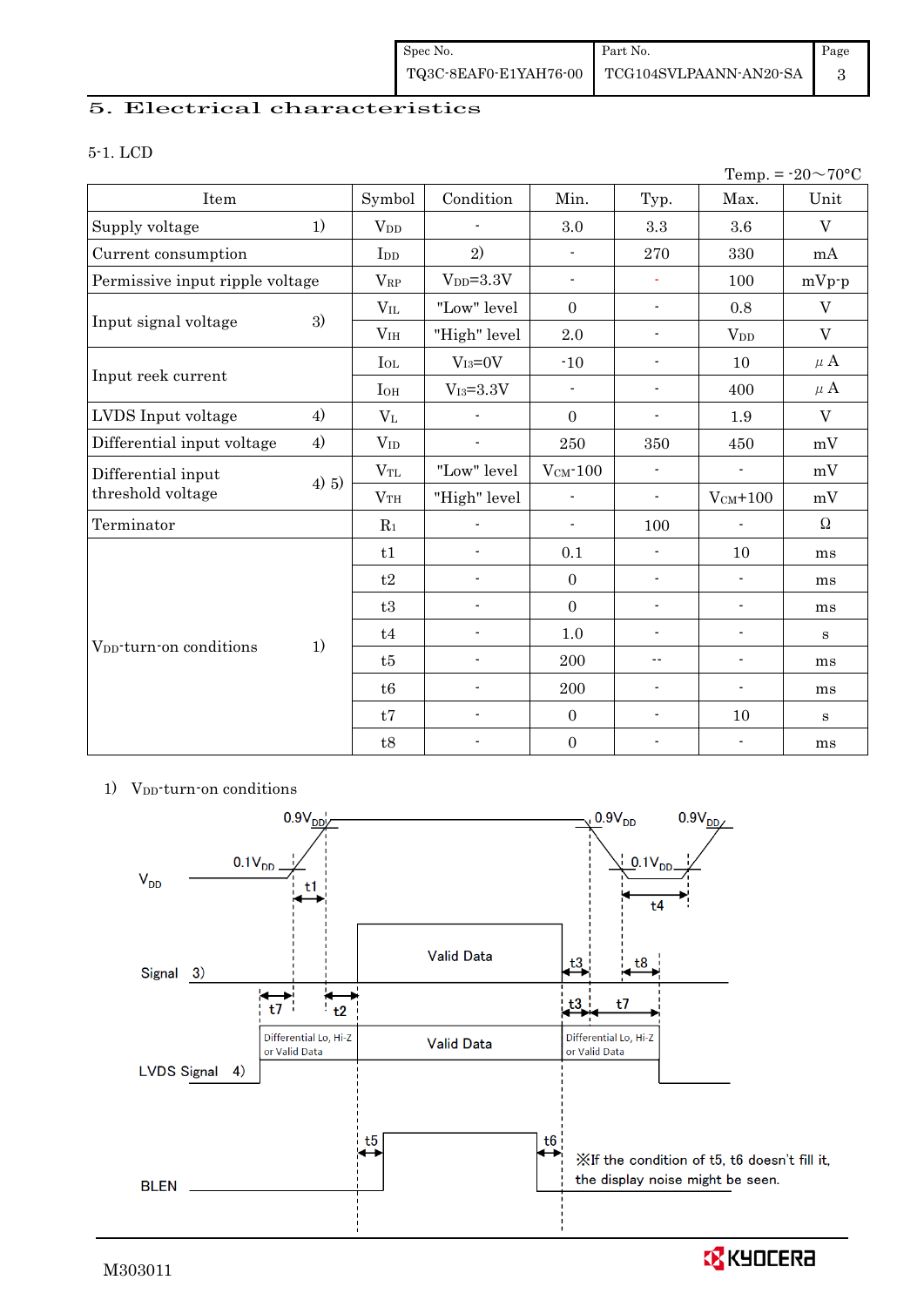2) Display pattern:

```
V_{DD} = 3.3V, Temp. = 25^{\circ}C
```


- 3) Input signal : SELLVDS
- 4) Input signal : RxIN3+, RxIN3-, RxIN2+, RxIN2-, RxIN1+, RxIN1-, RxIN0+, RxIN0- CK IN+, CK IN-



5) V $_{CM}$ : LVDS Common mode voltage (V $_{CM}$ =1.25V)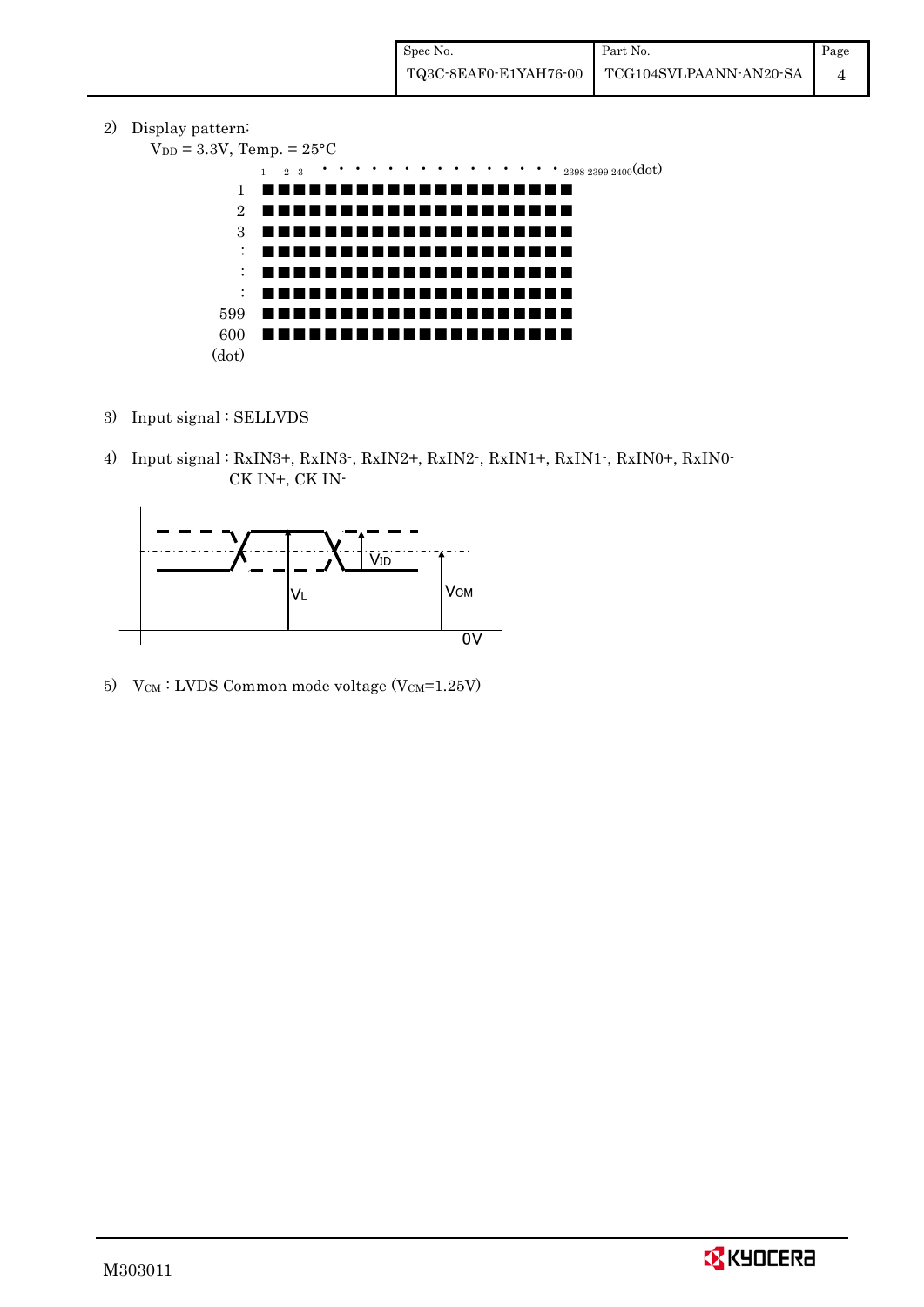#### 5-2. Constant current circuit for LED Backlight

|                                   |                  |                                  |          |        | Temp. = $-20 \sim 70$ °C |               |
|-----------------------------------|------------------|----------------------------------|----------|--------|--------------------------|---------------|
| Item                              | Symbol           | Condition                        | Min.     | Typ.   | Max.                     | Unit          |
| 1)<br>Supply voltage              | $V_{\rm IN}$     |                                  | 10.8     | 12.0   | 13.2                     | V             |
| Current consumption               | $I_{IN}$         | 2)                               |          | 290    | 450                      | mA            |
| Permissive input ripple voltage   | $V_{RP\_BL}$     | $V_{IN} = 12.0V$                 |          |        | 100                      | $mVp-p$       |
|                                   | VIL_BLBRT        | "Low" level"                     | $\Omega$ |        | 0.8                      | V             |
| <b>BLBRT</b> Input signal voltage | VIH_BLBRT        | "High" level                     | 2.3      |        | $V_{IN}$                 | V             |
| BLBRT Input pull-down resistance  | $R_{IN\_BLBRT}$  |                                  | 100      | 300    | 500                      | $k\Omega$     |
|                                   | VIL_BLEN         | "Low" level"                     | $\Omega$ |        | 0.8                      | V             |
| BLEN Input signal voltage         | VIH_BLEN         | "High" level                     | 2.3      |        | $V_{IN}$                 | V             |
| BLEN Input pull-down resistance   | $R_{IN_BLEN}$    |                                  | 100      | 300    | 500                      | $k\Omega$     |
| 3)<br><b>PWM</b> Frequency        | f <sub>PWM</sub> |                                  | 200      |        | 10k                      | Hz            |
|                                   |                  | $f_{\text{PWM}} = 200 \text{Hz}$ | 1        |        | 100                      | $\%$          |
| 3)<br>PWM Duty ratio              | $D_{\rm PWM}$    | $f_{\rm PWM} = 2kHz$             | 10       |        | 100                      | $\frac{0}{0}$ |
|                                   |                  | $f_{\text{PWM}} = 10kHz$         | 50       |        | 100                      | $\%$          |
| (4), 5)<br>Operating life time    | T                | Temp.= $25^{\circ}$ C            |          | 50,000 |                          | h             |

1) VIN-turn-on conditions



<sup>2)</sup> V<sub>IN</sub> = 12V, Temp. =  $25^{\circ}$ C, D<sub>PWM</sub> = 100%

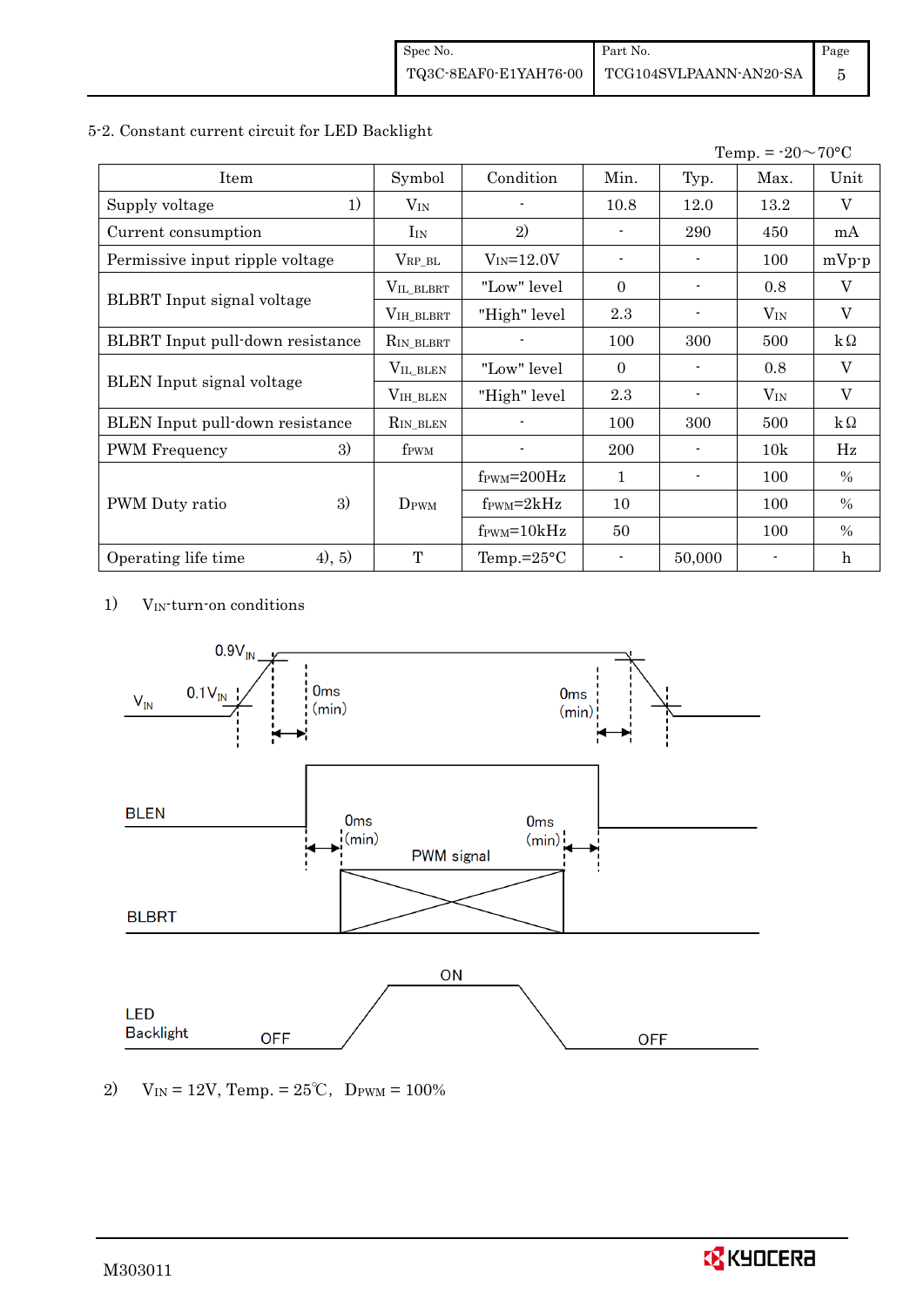3) PWM Timing Diagram



ton, torr  $\geq 50 \mu$  s.

In case of lower frequency, the deterioration of the display quality, flicker etc., may occur.

- 4) When brightness decrease 50% of minimum brightness. The average life of a LED will decrease when the LCD is operating at higher temperatures.
- 5) Life time is estimated data.(Condition : IF=60mA, Ta=25℃ in chamber).

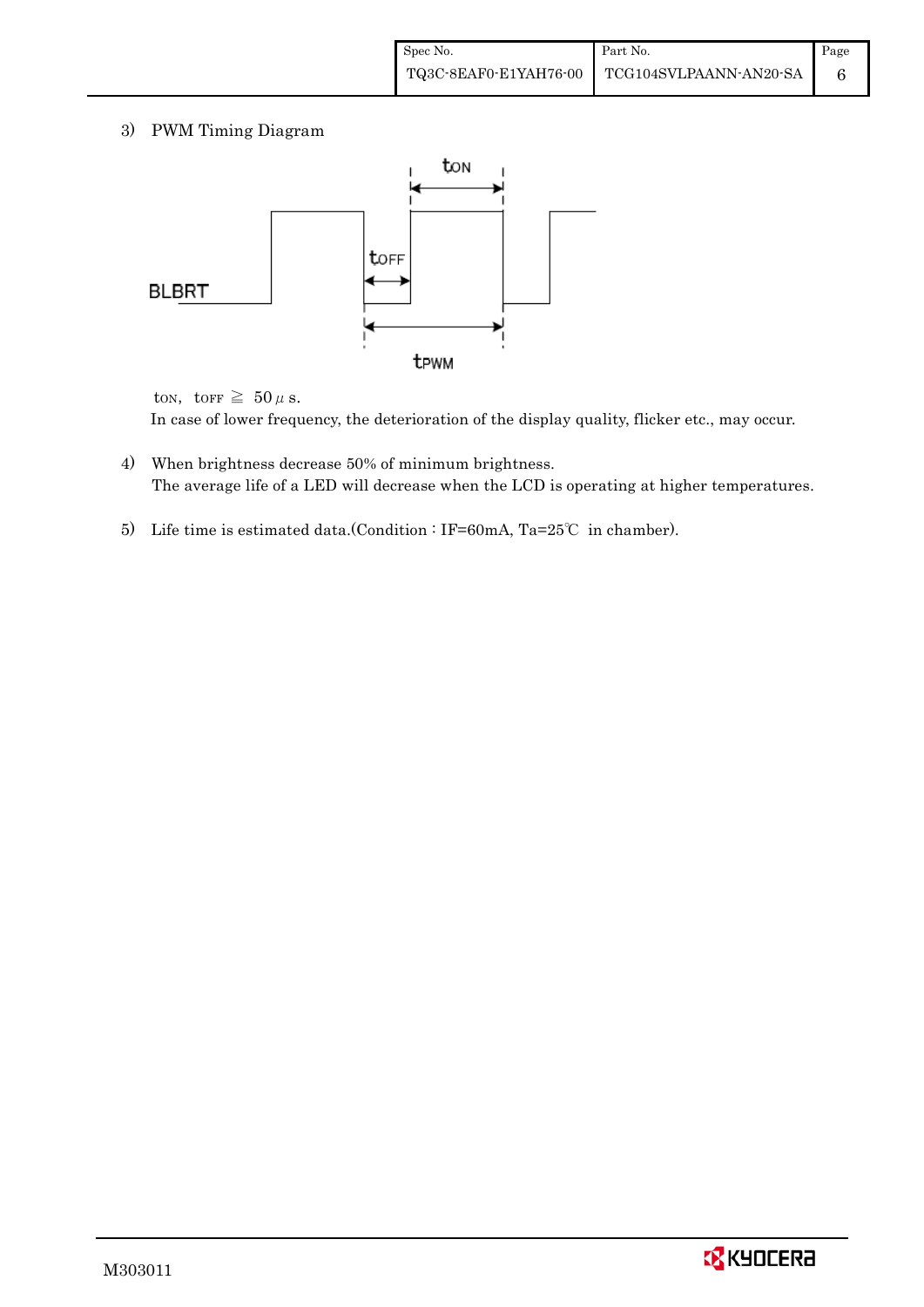| Spec No.              | Part No.               | Page |
|-----------------------|------------------------|------|
| TQ3C-8EAF0-E1YAH76-00 | TCG104SVLPAANN-AN20-SA |      |

# 6. Optical characteristics

| Measuring spot = $\phi$ 6.0mm, Temp. = 25°C |
|---------------------------------------------|
|---------------------------------------------|

| Item                                  |       | Symbol         | Condition                   | Min.                     | Typ.  | Max.           | Unit                     |  |
|---------------------------------------|-------|----------------|-----------------------------|--------------------------|-------|----------------|--------------------------|--|
|                                       | Rise  | $\tau_r$       | $\theta = \phi = 0^{\circ}$ | $\blacksquare$           | 8     |                | ms                       |  |
| Response time<br>Down                 |       | T d            | $\theta = \phi = 0^{\circ}$ | $\overline{\phantom{a}}$ | 22    | $\blacksquare$ | ms                       |  |
|                                       |       | $\theta$ upper |                             | $\blacksquare$           | 80    | $\overline{a}$ |                          |  |
| Viewing angle range<br>View direction |       | $\theta$ LOWER |                             |                          | 60    |                | deg.                     |  |
| $: 6$ o'clock<br>(Gray inversion)     |       | $\phi$ LEFT    | $CR \ge 10$                 |                          | 80    |                |                          |  |
|                                       |       | $\phi$ RIGHT   |                             |                          | 80    |                | deg.                     |  |
| Contrast ratio                        |       | CR             | $\theta = \phi = 0^{\circ}$ | 630                      | 900   |                | $\overline{\phantom{a}}$ |  |
| <b>Brightness</b>                     |       | L              | IF=60mA/Line                | 315                      | 450   |                | cd/m <sup>2</sup>        |  |
| Luminance(Brightness)                 |       | LU             |                             | 70                       |       |                | $\%$                     |  |
|                                       | Red   | $\mathbf X$    | $\theta = \phi = 0^{\circ}$ | 0.550                    | 0.600 | 0.650          |                          |  |
|                                       |       | У              |                             | 0.300                    | 0.350 | 0.400          |                          |  |
|                                       | Green | $\mathbf X$    | $\theta = \phi = 0^{\circ}$ | 0.280                    | 0.330 | 0.380          |                          |  |
| Chromaticity<br>coordinates           |       | У              |                             | 0.520                    | 0.570 | 0.620          |                          |  |
|                                       | Blue  | X              | $\theta = \phi = 0^{\circ}$ | 0.105                    | 0.155 | 0.205          |                          |  |
|                                       |       | y              |                             | 0.065                    | 0.115 | 0.165          |                          |  |
|                                       | White | $\mathbf x$    | $\theta = \phi = 0^{\circ}$ | 0.250                    | 0.300 | 0.350          |                          |  |
|                                       |       | У              |                             | 0.265                    | 0.315 | 0.365          |                          |  |

6-1. Definition of contrast ratio

$$
CR(Contrast ratio) = \frac{Brightness with all pixels "White" }{Brightness with all pixels "Black" }
$$

## 6-2. Definition of response time



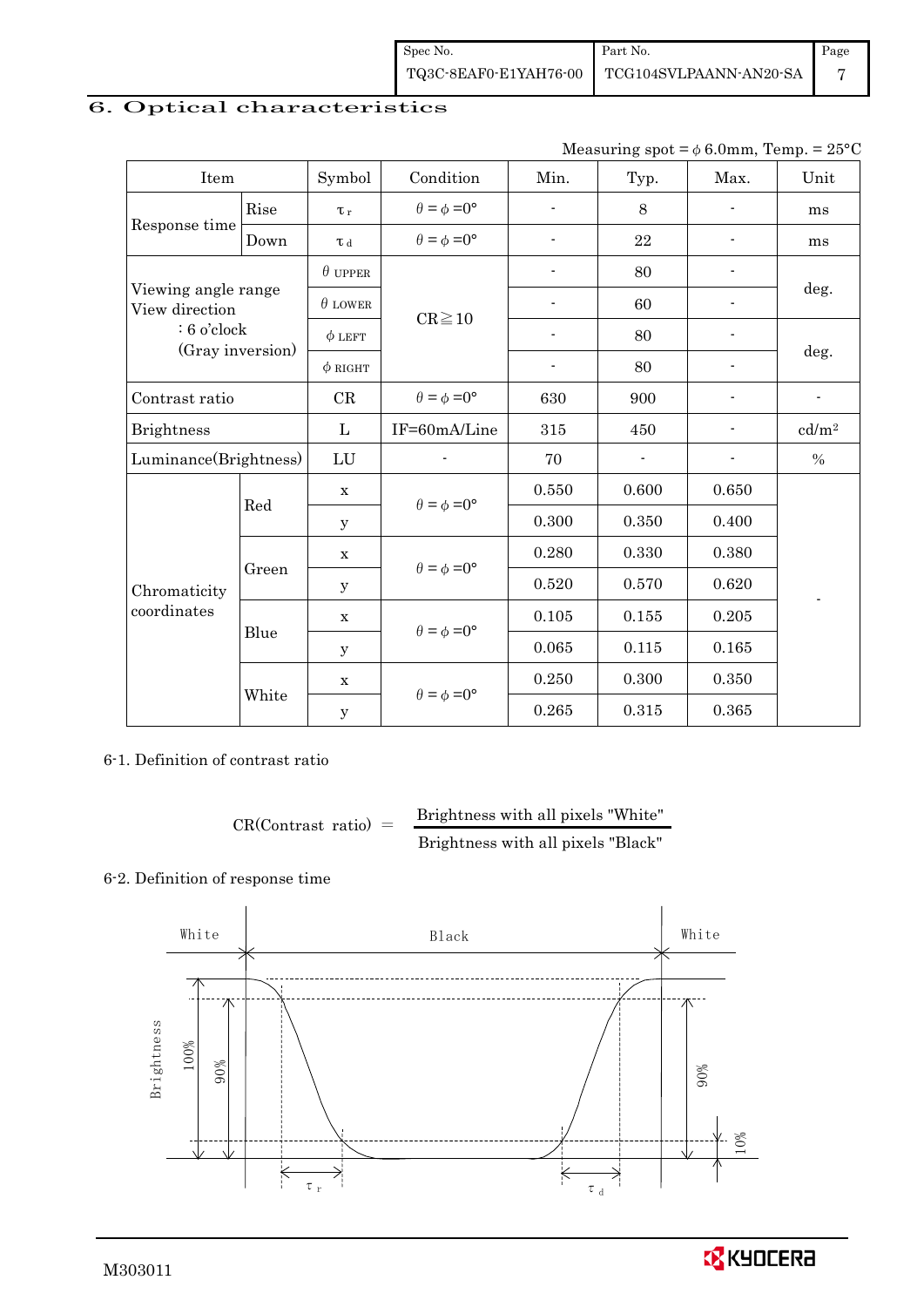

#### 6-4. Brightness measuring points



- 1) Rating is defined as the white brightness at center of display screen(3).
- 2) The brightness uniformity is calculated by using following formula.

Brightness uniformity = Minimum brightness from 1 to 5 Maximum brightness from  $1 \text{ to } 5$   $\times 100$  [%]

3) 5 minutes after LED is turned on. (Ambient Temp.=25℃)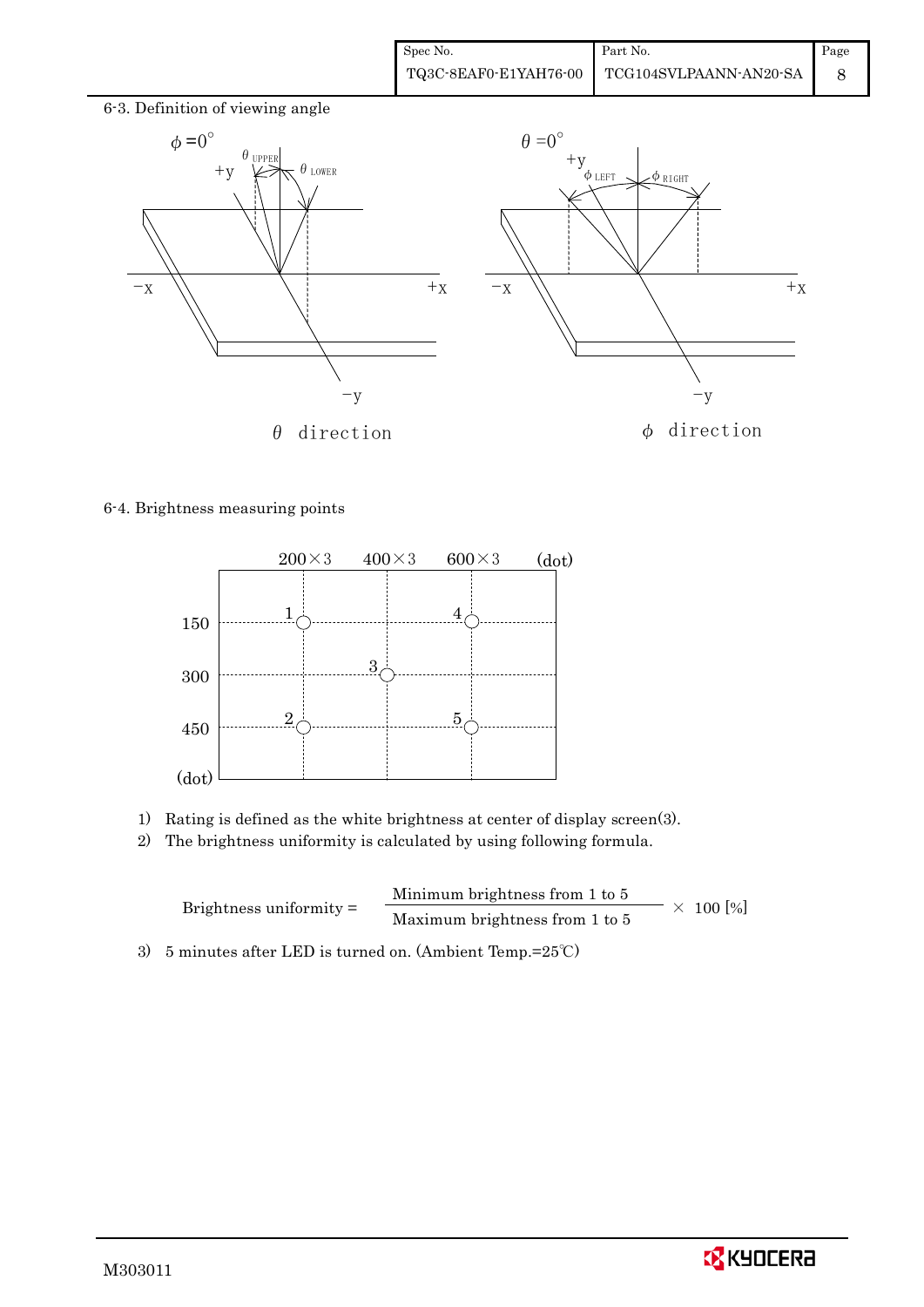## 7. Interface signals

## 7-1. Interface signals

| No.            | Symbol                 | Description                           | <b>Note</b> |
|----------------|------------------------|---------------------------------------|-------------|
| $\mathbf{1}$   | <b>GND</b>             | <b>GND</b>                            |             |
| $\overline{2}$ | <b>SELLVDS</b>         | Mode select signal(LVDS Data mapping) |             |
| 3              | <b>GND</b>             | <b>GND</b>                            |             |
| $\overline{4}$ | <b>GND</b>             | <b>GND</b>                            |             |
| $\overline{5}$ | RxIN3+                 | LVDS receiver signal $CH3(+)$         | <b>LVDS</b> |
| 6              | RxIN3-                 | LVDS receiver signal $CH3()$          | <b>LVDS</b> |
| $\overline{7}$ | <b>GND</b>             | <b>GND</b>                            |             |
| 8              | CK IN+                 | LVDS receiver signal $CK(+)$          | <b>LVDS</b> |
| 9              | CK IN-                 | LVDS receiver signal $CK(\cdot)$      | <b>LVDS</b> |
| 10             | <b>GND</b>             | <b>GND</b>                            |             |
| 11             | RxIN2+                 | LVDS receiver signal $CH2(+)$         | <b>LVDS</b> |
| 12             | RxIN2-                 | LVDS receiver signal $CH2(\cdot)$     | <b>LVDS</b> |
| 13             | <b>GND</b>             | <b>GND</b>                            |             |
| 14             | $RxIN1+$               | LVDS receiver signal $CH1(+)$         | <b>LVDS</b> |
| 15             | RxIN1-                 | LVDS receiver signal $CH1(\cdot)$     | <b>LVDS</b> |
| 16             | <b>GND</b>             | <b>GND</b>                            |             |
| 17             | RxIN0+                 | LVDS receiver signal $CHO(+)$         | <b>LVDS</b> |
| 18             | RxIN0-                 | LVDS receiver signal $CHO(·)$         | <b>LVDS</b> |
| 19             | <b>GND</b>             | <b>GND</b>                            |             |
| 20             | <b>GND</b>             | <b>GND</b>                            |             |
| 21             | <b>V</b> <sub>DD</sub> | +3.3V power supply                    |             |
| 22             | $V_{DD}$               | +3.3V power supply                    |             |
| 23             | <b>GND</b>             | <b>GND</b>                            |             |
| 24             | <b>BLBRT</b>           | PWM signal(Brightness adjustment)     |             |
| 25             | <b>BLEN</b>            | ON/OFF terminal voltage               |             |
| 26             | <b>GND</b>             | <b>GND</b>                            |             |
| 27             | $V_{\rm IN}$           | $+12V$ power supply                   |             |
| 28             | $V_{\rm IN}$           | $+12V$ power supply                   |             |
| 29             | <b>GND</b>             | <b>GND</b>                            |             |
| 30             | <b>GND</b>             | <b>GND</b>                            |             |

| LCD connector      | $:$ FI-X30SSLA-HF     | (JAE) |
|--------------------|-----------------------|-------|
| Matching connector | $\therefore$ FI-X30HL | (JAE) |
|                    | $:$ FI-X30HL-T        | (JAE) |
|                    | $:$ FI-X30C2L-NPB     | (JAE) |
|                    | $:$ FI-X30C2L-T-NPB   | (JAE) |
|                    |                       |       |

| LVDS receiver             | Embedded in ASIC                              |
|---------------------------|-----------------------------------------------|
| Matching LVDS transmitter | THC63LVDM83R(THine Electronics) or compatible |

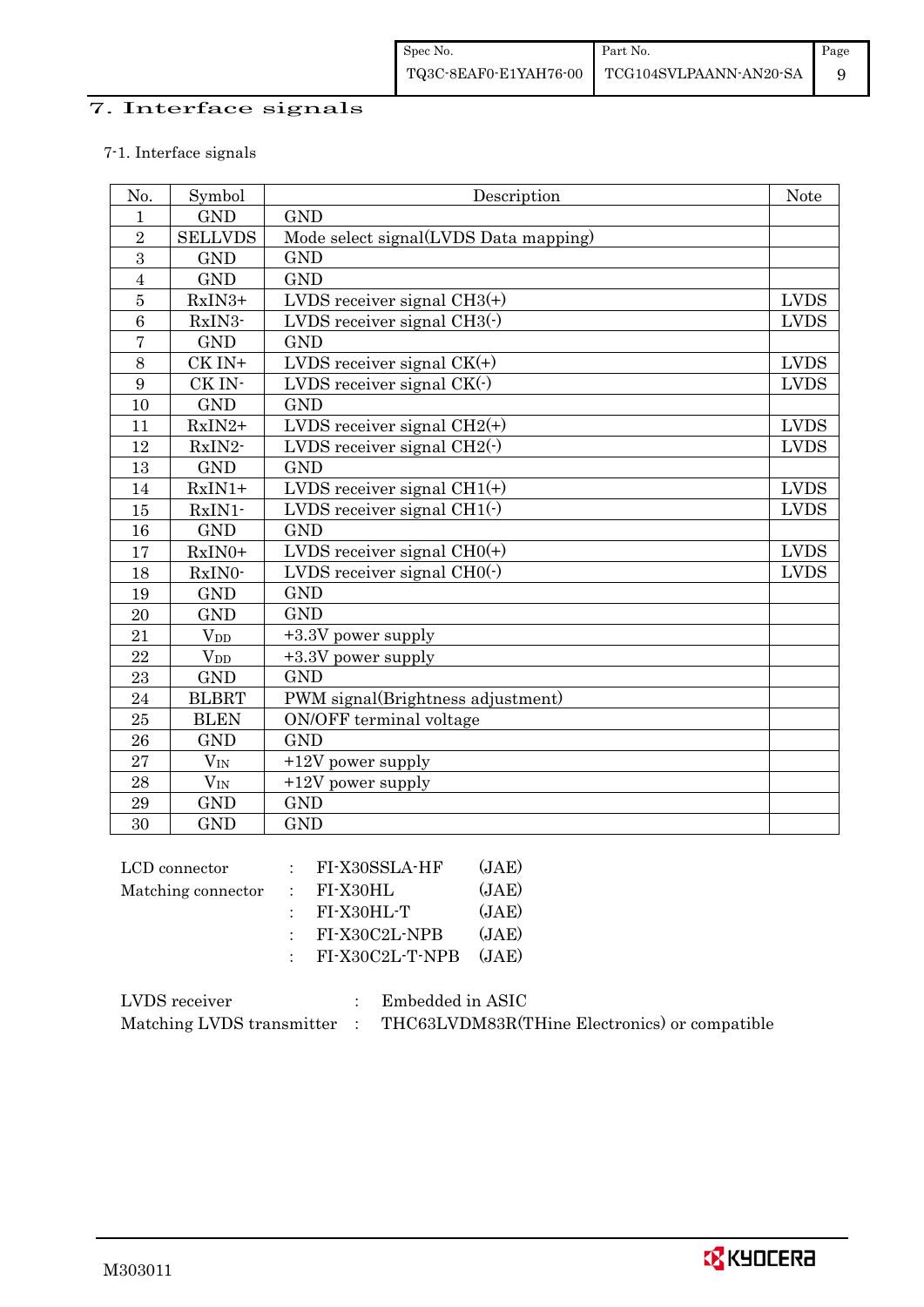| Spec No. | Part No.                                                                                                                            | Page |
|----------|-------------------------------------------------------------------------------------------------------------------------------------|------|
|          | $\left. {\color{blue}\text{TQ3C-8EAF0-E1YAH76-00}} \right \left. {\color{blue}\text{TCG104SVLPAANN-AN20-SA}} \right \left. \right $ |      |

7-2. Data mapping(6bit RGB input)

| 1) Location of SELLVDS (THC63LVDM83R(THine Electronics) or compatible) |  |
|------------------------------------------------------------------------|--|
|------------------------------------------------------------------------|--|

|                 | Transmitter     |                    | 2Pin SELLVDS   |
|-----------------|-----------------|--------------------|----------------|
| Pin No.         | Data            | $= L(GND)$ or OPEN | $= H(3.3V)$    |
| 51              | TA <sub>0</sub> |                    | RO(LSB)        |
| 52              | TA1             |                    | R1             |
| 54              | TA <sub>2</sub> |                    | $\mathbf{R}2$  |
| 55              | TA <sub>3</sub> |                    | R3             |
| 56              | TA4             |                    | $\mathbf{R}4$  |
| 3               | TA5             |                    | R5(MSB)        |
| $\overline{4}$  | TA <sub>6</sub> |                    | GO(LSB)        |
| $6\phantom{.}6$ | T <sub>B0</sub> |                    | G1             |
| $\overline{7}$  | TB1             |                    | ${\rm G}2$     |
| 11              | TB <sub>2</sub> |                    | G <sub>3</sub> |
| 12              | TB <sub>3</sub> |                    | G <sub>4</sub> |
| $14\,$          | TB4             |                    | G5(MSB)        |
| 15              | $\rm TB5$       |                    | B0(LSB)        |
| 19              | TB6             |                    | B1             |
| 20              | TC <sub>0</sub> |                    | $\mathbf{B}2$  |
| 22              | TC1             |                    | B <sub>3</sub> |
| 23              | $\rm TC2$       |                    | B4             |
| 24              | TC <sub>3</sub> |                    | B5(MSB)        |
| 27              | $\rm TC4$       |                    | (HS)           |
| 28              | TC5             |                    | (VS)           |
| 30              | TC <sub>6</sub> |                    | DE             |
| 50              | TD <sub>0</sub> |                    | <b>GND</b>     |
| $\overline{2}$  | TD1             |                    | <b>GND</b>     |
| 8               | TD <sub>2</sub> |                    | <b>GND</b>     |
| 10              | TD <sub>3</sub> |                    | <b>GND</b>     |
| 16              | TD4             |                    | <b>GND</b>     |
| 18              | TD <sub>5</sub> |                    | <b>GND</b>     |
| 25              | TD <sub>6</sub> |                    | <b>GND</b>     |

SELLVDS=H(3.3V)



VS: V<sub>SYNC</sub>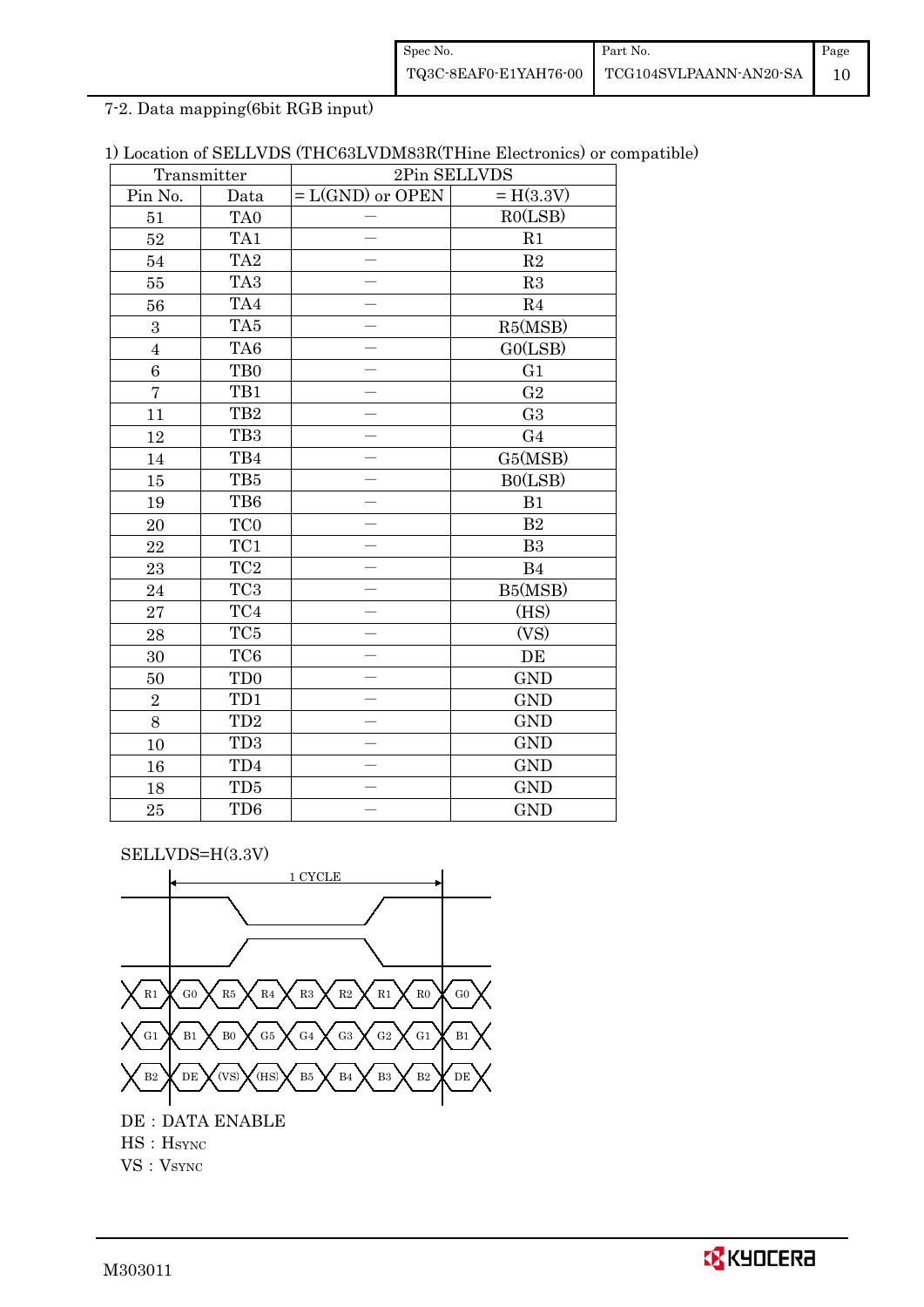## 2) Block Diagram





When using "6-bit Transmitter", please note that you are required to do the process of "surplus receiver" as following chart.



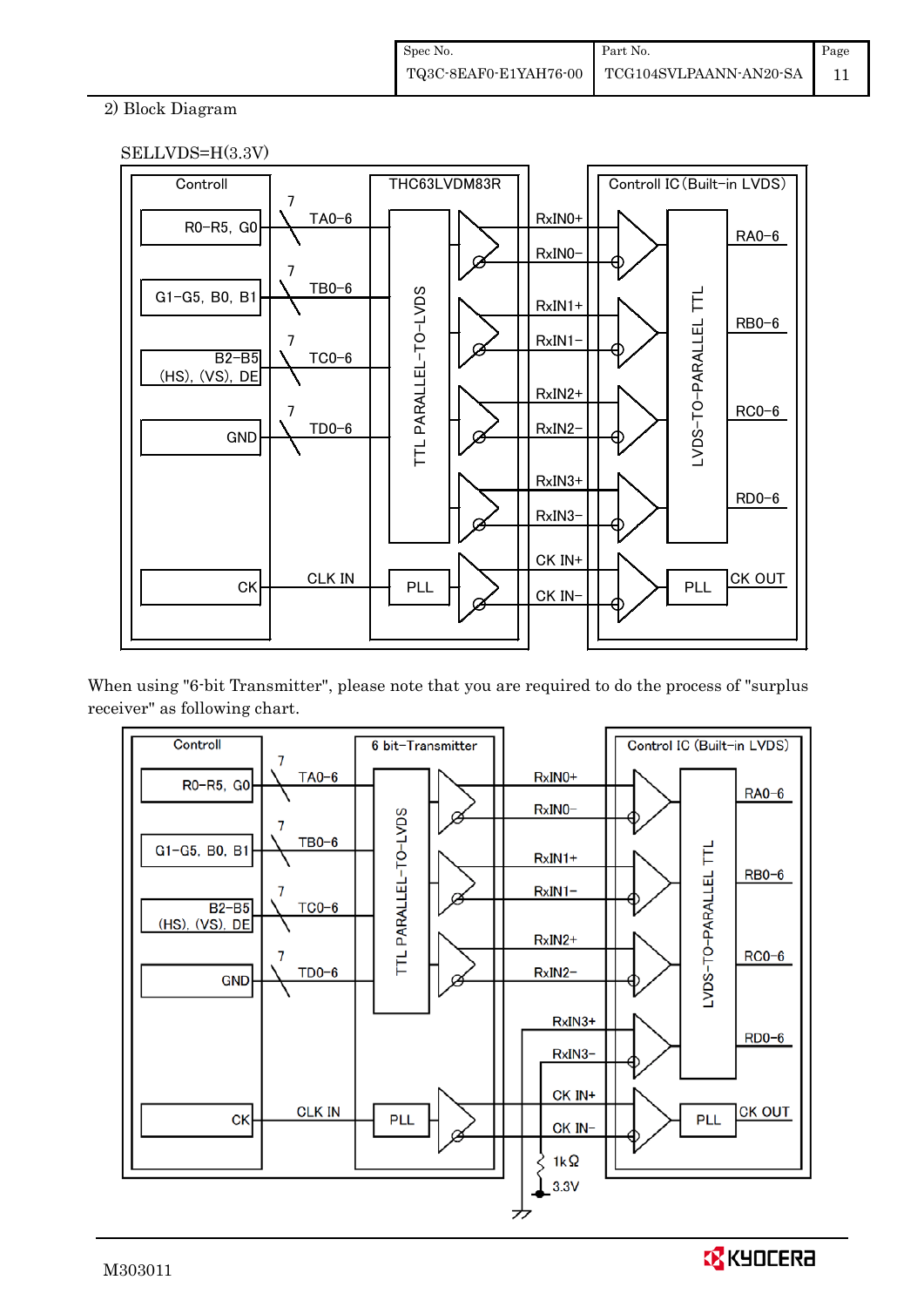| Spec No. | Part No.                                     | Page |
|----------|----------------------------------------------|------|
|          | TQ3C-8EAF0-E1YAH76-00 TCG104SVLPAANN-AN20-SA |      |

7-3. Data mapping(8bit RGB input)

| 1) Location of SELLVDS (THC63LVDM83R(THine Electronics) or compatible) |  |
|------------------------------------------------------------------------|--|
|------------------------------------------------------------------------|--|

| Transmitter             |                 | 2Pin SELLVDS       |                |  |  |
|-------------------------|-----------------|--------------------|----------------|--|--|
| Pin No.                 | Data            | $= L(GND)$ or OPEN | $= H(3.3V)$    |  |  |
| 51                      | TA <sub>0</sub> | R0(LSB)            | R2             |  |  |
| 52                      | TA1             | R1                 | R3             |  |  |
| 54                      | TA <sub>2</sub> | R2                 | R <sub>4</sub> |  |  |
| 55                      | TA <sub>3</sub> | R3                 | R5             |  |  |
| 56                      | TA4             | R <sub>4</sub>     | R6             |  |  |
| 3                       | TA <sub>5</sub> | R5                 | R7(MSB)        |  |  |
| $\overline{\mathbf{4}}$ | TA <sub>6</sub> | GO(LSB)            | G <sub>2</sub> |  |  |
| 6                       | TB <sub>0</sub> | G1                 | G <sub>3</sub> |  |  |
| $\overline{7}$          | TB1             | G <sub>2</sub>     | G <sub>4</sub> |  |  |
| 11                      | TB <sub>2</sub> | G <sub>3</sub>     | G5             |  |  |
| 12                      | TB <sub>3</sub> | G <sub>4</sub>     | G <sub>6</sub> |  |  |
| 14                      | TB4             | G5                 | G7(MSB)        |  |  |
| 15                      | TB5             | B0(LSB)            | B <sub>2</sub> |  |  |
| 19                      | TB6             | B1                 | B <sub>3</sub> |  |  |
| 20                      | TC <sub>0</sub> | B <sub>2</sub>     | B <sub>4</sub> |  |  |
| 22                      | TC1             | B3                 | B5             |  |  |
| 23                      | TC <sub>2</sub> | B <sub>4</sub>     | B <sub>6</sub> |  |  |
| 24                      | TC <sub>3</sub> | B5                 | B7(MSB)        |  |  |
| 27                      | TC4             | (HS)               | (HS)           |  |  |
| 28                      | TC <sub>5</sub> | (VS)               | (VS)           |  |  |
| 30                      | TC <sub>6</sub> | DE                 | DE             |  |  |
| 50                      | TD <sub>0</sub> | R6                 | RO(LSB)        |  |  |
| $\overline{2}$          | TD1             | R7(MSB)            | R1             |  |  |
| 8                       | TD <sub>2</sub> | G <sub>6</sub>     | G0(LSB)        |  |  |
| 10                      | TD <sub>3</sub> | G7(MSB)            | G <sub>1</sub> |  |  |
| 16                      | TD4             | <b>B6</b>          | B0(LSB)        |  |  |
| 18                      | TD <sub>5</sub> | B7(MSB)            | B1             |  |  |
| 25                      | TD <sub>6</sub> | (NA)               | (NA)           |  |  |

SELLVDS=L(GND) or OPEN



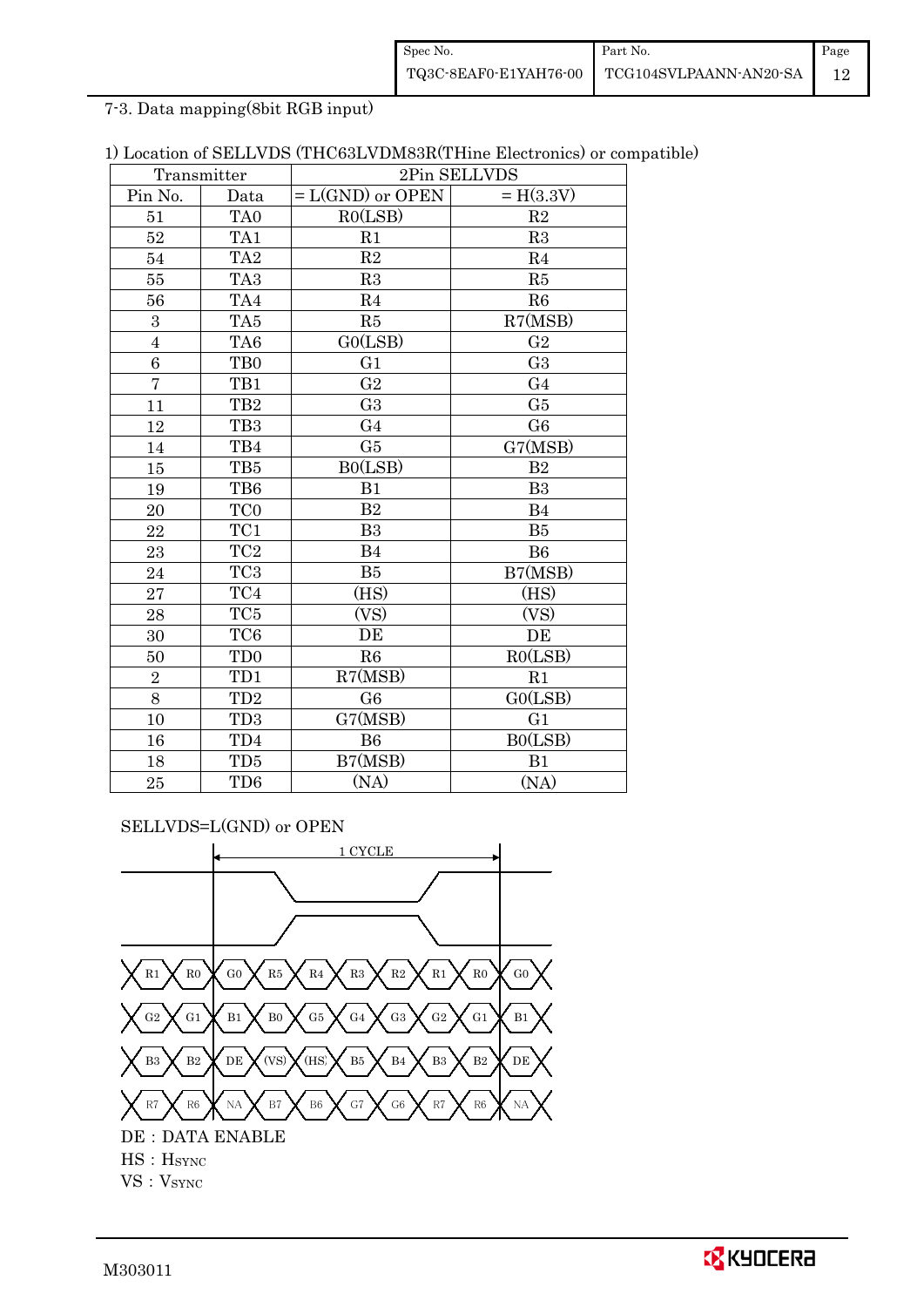

## 2) Block Diagram

SELLVDS=L(GND) or OPEN



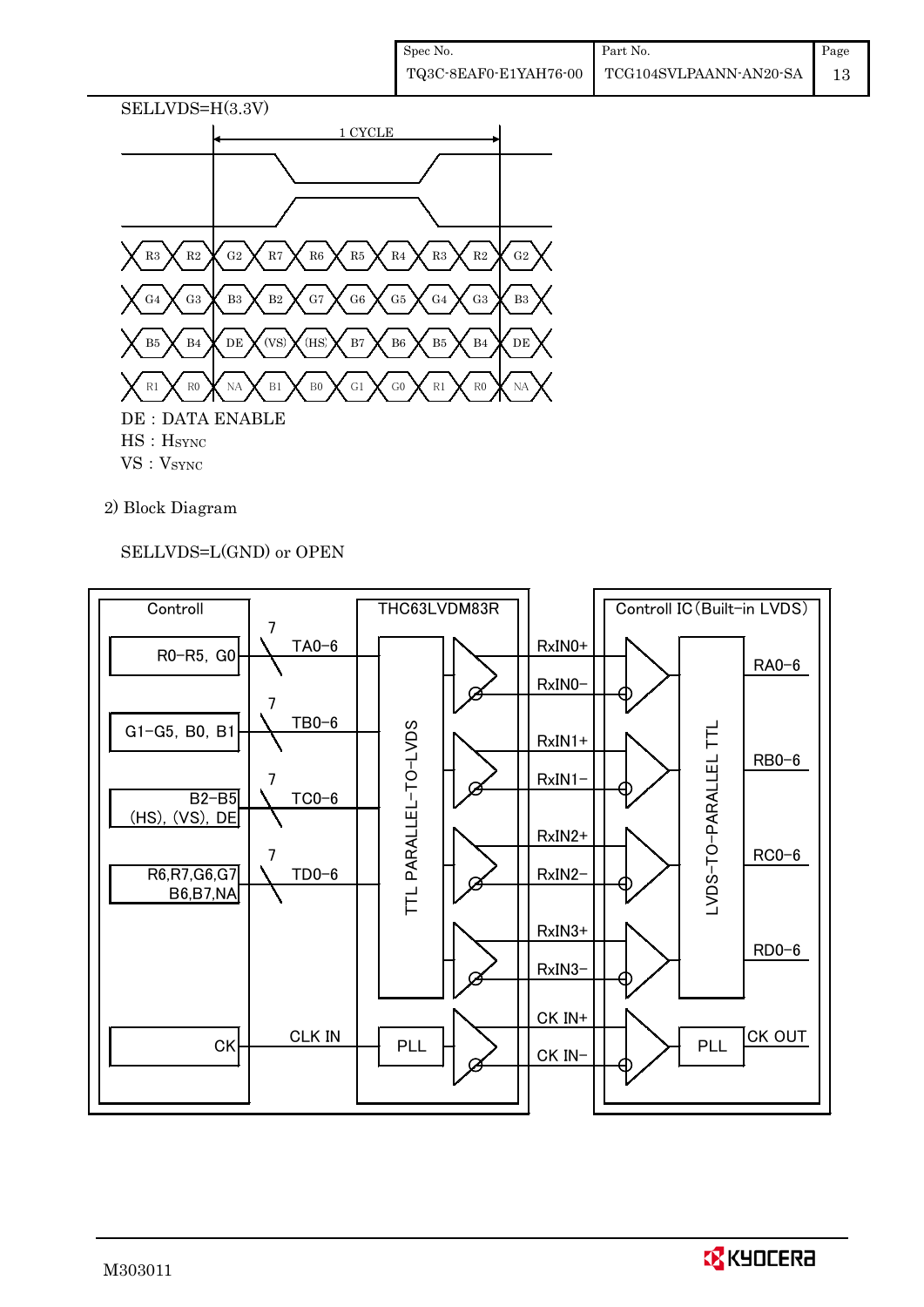## SELLVDS=H(3.3V)

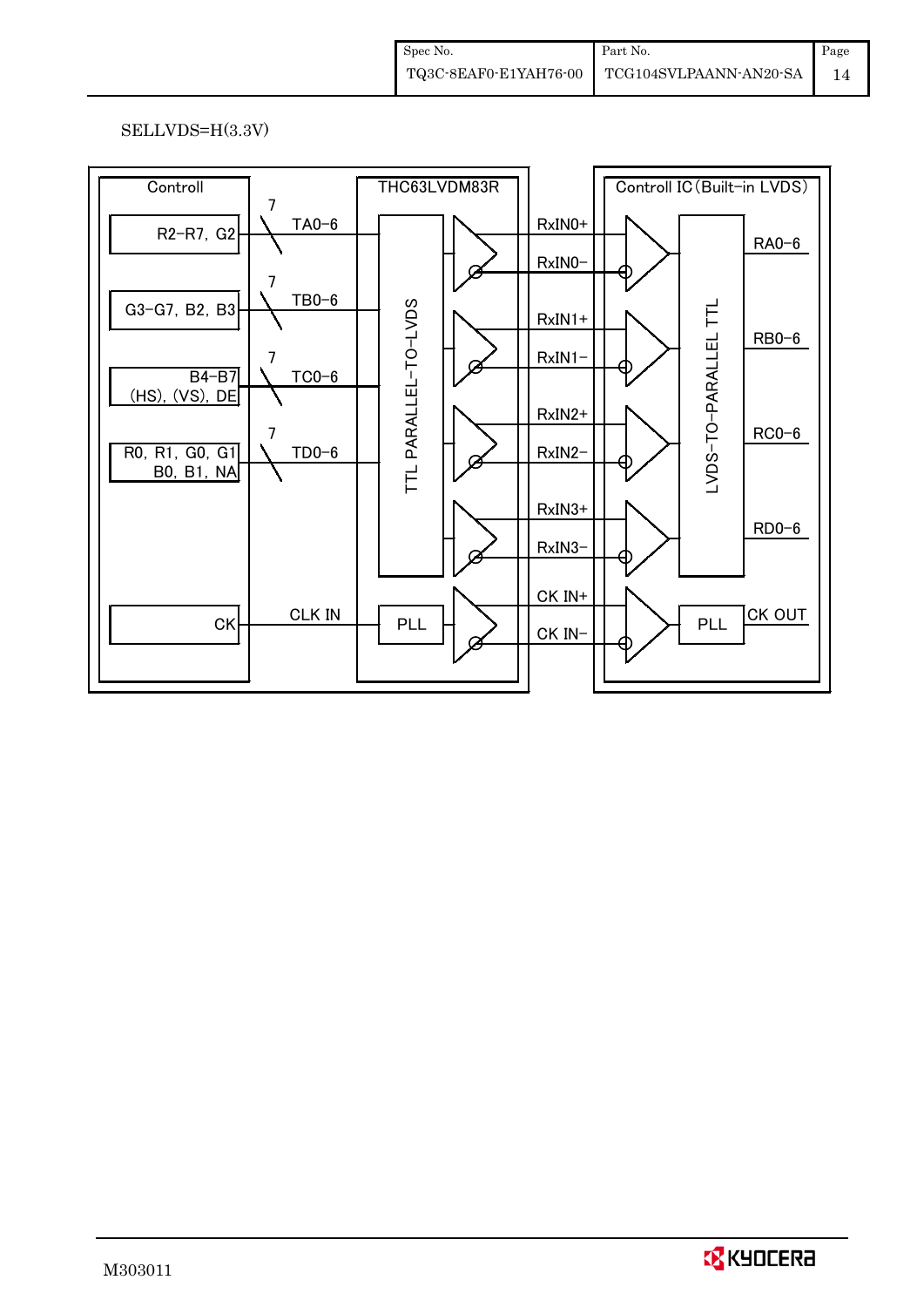### 8. Input timing characteristics

|                       | Item                      | Symbol          | Min. | Typ. | Max. | Unit    | Note   |
|-----------------------|---------------------------|-----------------|------|------|------|---------|--------|
| Clock (CK)            | Frequency                 | $1/\mathrm{Tc}$ | 30   | 40   | 48   | MHz     |        |
|                       | Horizontal Period         | Th              | 860  | 1056 | 1395 | Tc      |        |
|                       |                           |                 | 24.0 | 26.4 |      | $\mu$ s | $_{1}$ |
| Enable signal<br>(DE) | Horizontal display period | Thd             |      | 800  |      | Tc      |        |
|                       | Vertical Period           | Tv              | 610  | 628  | 1024 | Th      |        |
|                       | Vertical display period   | Tvd             |      | 600  |      | Th      |        |
| Refresh rate          |                           | fy              | 50   | 60   | 70   | Hz      | 2)     |

#### 8-1. Timing characteristics

1) If the display is used under the condition which is out of specifications such as higher clock frequency than specified value, there is a possibility phenomenon such as display error including white display, malfunction and no image may occur.

Please use the display under the conditions written in the specification.

- 2) Please set a clock frequency, a vertical dormant period, and the horizontal dormant period so that the Horizontal Period should not reach less than Min. value.
- 3) If the refresh rate reach less than Min. value, the deterioration of the display quality, flicker etc., may occur.(fv=1/Tv)

**Vertical Timing Diagram**



8-2. Input Data Signals and Display position on the screen



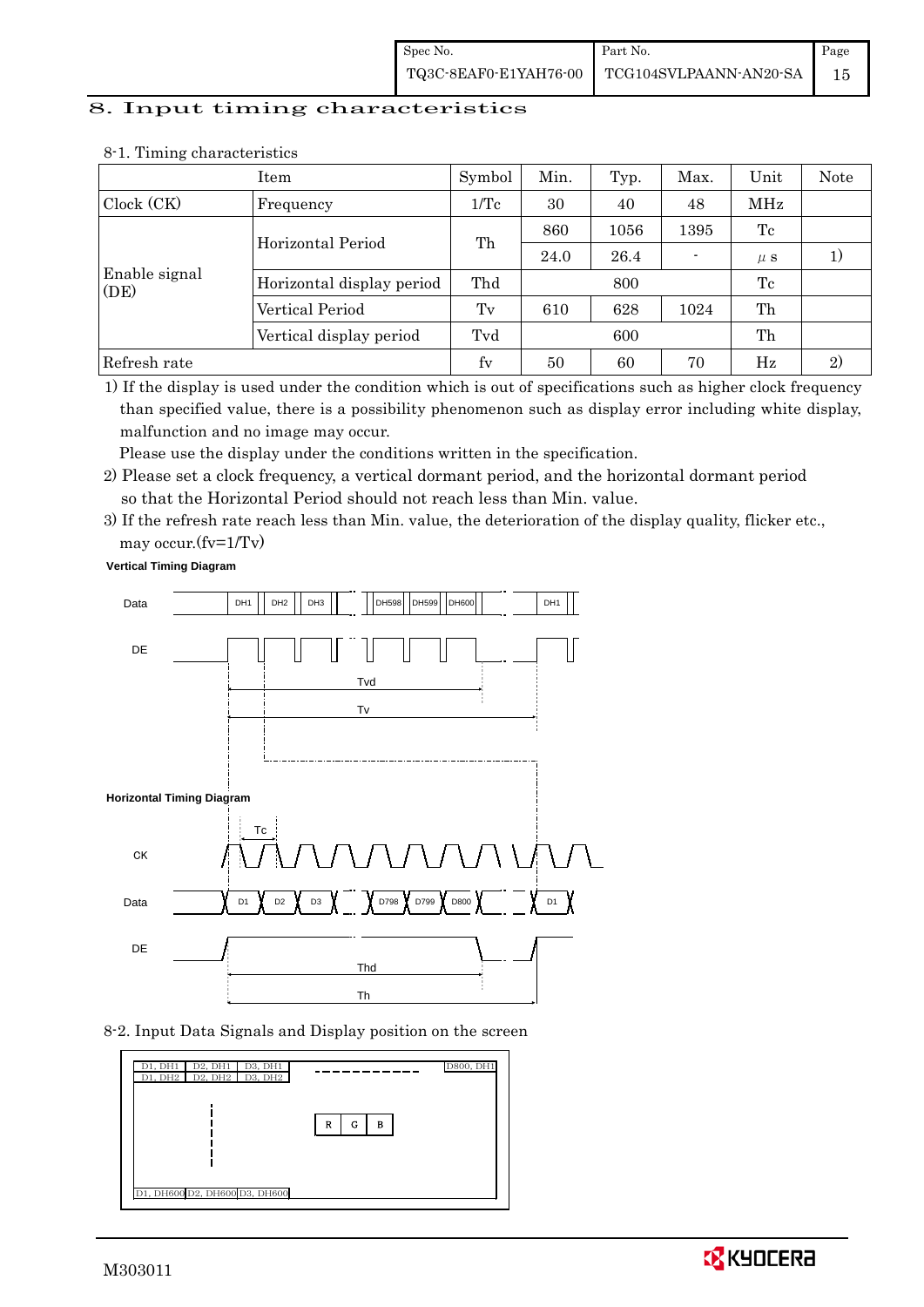## 9. Lot number identification

The lot number shall be indicated on the back of the backlight case of each LCD.

TCG104SVLPAANN-AN20-SA - □□ - □□ - □ MADE IN □□□□□ ↓ ↓ ↓ ↓ ↓  $12 \quad 3 \quad 4$  5

- No1. No5. above indicate
	- 1. Year code
		- 2. Month code
		- 3. Date
		- 4. Version Number
		- 5. Country of origin (Japan or China)

| Year | 2018 | 2019 | 2020 | 2021 | 2022 | 2023 |
|------|------|------|------|------|------|------|
| Code |      | ັ    |      |      |      |      |

| Month | Jan. | Feb. | Mar. | Apr. | May | Jun. |
|-------|------|------|------|------|-----|------|
| Code  |      |      |      |      |     |      |

| Month | Jul. | Aug. | Sep. | Oct. | Nov. | Dec. |
|-------|------|------|------|------|------|------|
| Code  |      | ◡    |      | 77   |      |      |

#### 10. Warranty

10-1. Incoming inspection

Please inspect the LCD within one month after your receipt.

#### 10-2. Production warranty

 Kyocera warrants its LCD's for a period of 12 months from the ship date. Kyocera shall, by mutual agreement, replace or re-work defective LCD's that are shown to be Kyocera's responsibility.

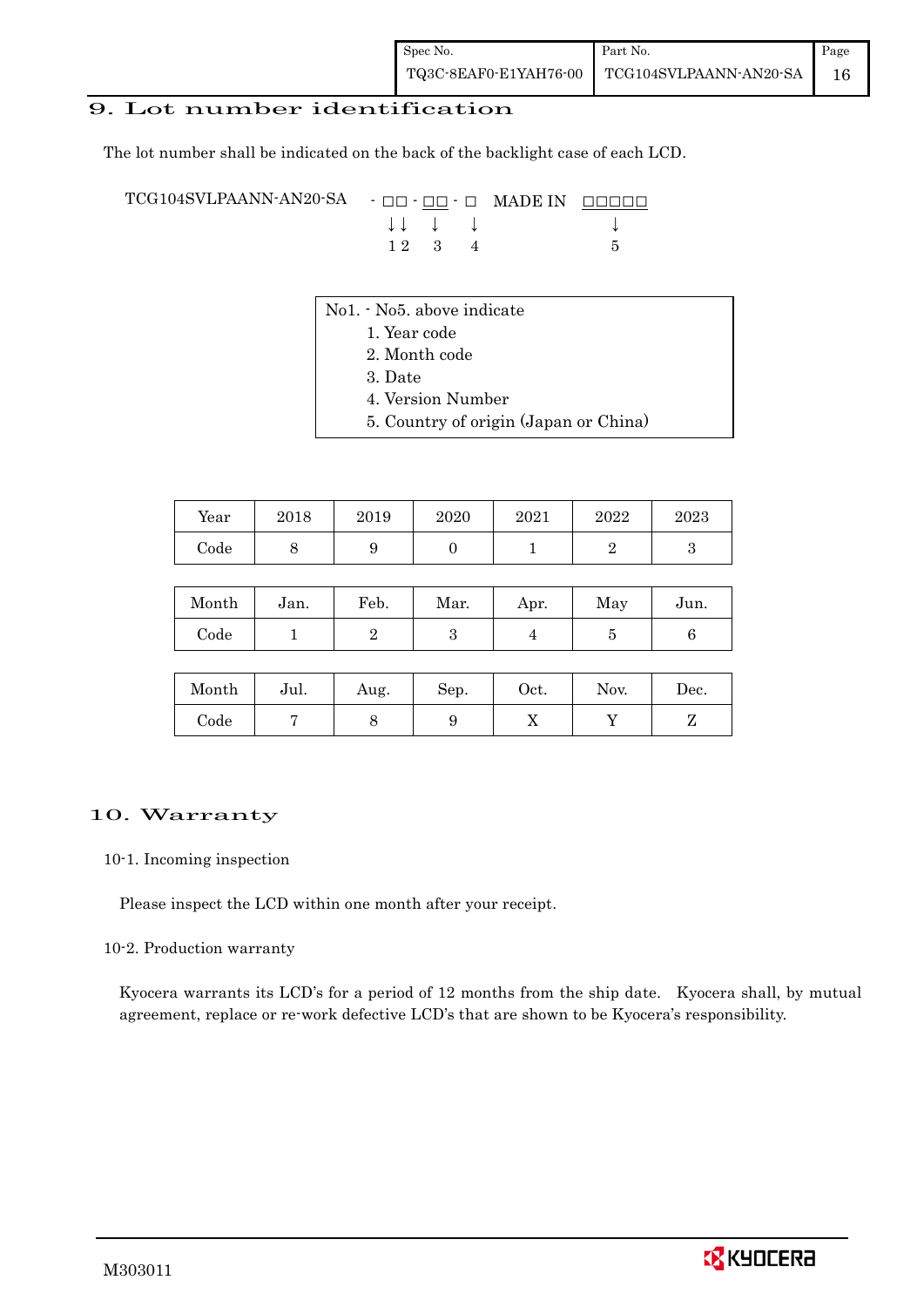### 11. Precautions for use

- 11-1. Installation of the LCD
- 1) Please ground either of the mounting (screw) holes located at each corner of an LCD, in order to stabilize brightness and display quality.
- 2) A transparent protection plate shall be added to protect the LCD and its polarizer.
- 3) The LCD shall be installed so that there is no pressure on the LSI chips.
- 4) The LCD shall be installed flat, without twisting or bending.
- 5) A transparent protection sheet is attached to the polarizer. Please remove the protection film slowly before use, paying attention to static electricity.

#### 11-2. Static electricity

- 1) Since CMOS ICs are mounted directly onto the LCD glass, protection from static electricity is required.
- 2) Workers should use body grounding. Operator should wear ground straps.

#### 11-3. LCD operation

1) The LCD shall be operated within the limits specified. Operation at values outside of these limits may shorten life, and/or harm display images.

#### 11-4. Storage

- 1) The LCD shall be stored within the temperature and humidity limits specified. Store in a dark area, and protect the LCD from direct sunlight or fluorescent light.
- 2) Always store the LCD so that it is free from external pressure onto it.

#### 11-5. Usage

- 1) DO NOT store in a high humidity environment for extended periods. Polarizer degradation bubbles, and/or peeling off of the polarizer may result.
- 2) The front polarizer is easily scratched or damaged. Prevent touching it with any hard material, and from being pushed or rubbed.
- 3) The LCD screen may be cleaned by wiping the screen surface with a soft cloth or cotton pad using a little Ethanol.
- 4) Water may cause damage or discoloration of the polarizer. Clean condensation or moisture from any source immediately.
- 5) Always keep the LCD free from condensation during testing. Condensation may permanently spot or stain the polarizer.
- 6) Do not disassemble LCD because it will result in damage.
- 7) This Kyocera LCD has been specifically designed for use in general electronic devices, but not for use in a special environment such as usage in an active gas. Hence, when the LCD is supposed to be used in a special environment, evaluate the LCD thoroughly beforehand and do not expose the LCD to chemicals such as an active gas.
- 8) Please do not use solid-base image pattern for long hours because a temporary afterimage may appear. We recommend using screen saver etc. in cases where a solid-base image pattern must be used.
- 9) Liquid crystal may leak when the LCD is broken. Be careful not to let the fluid go into your eyes and mouth. In the case the fluid touches your body; rinse it off right away with water and soap.

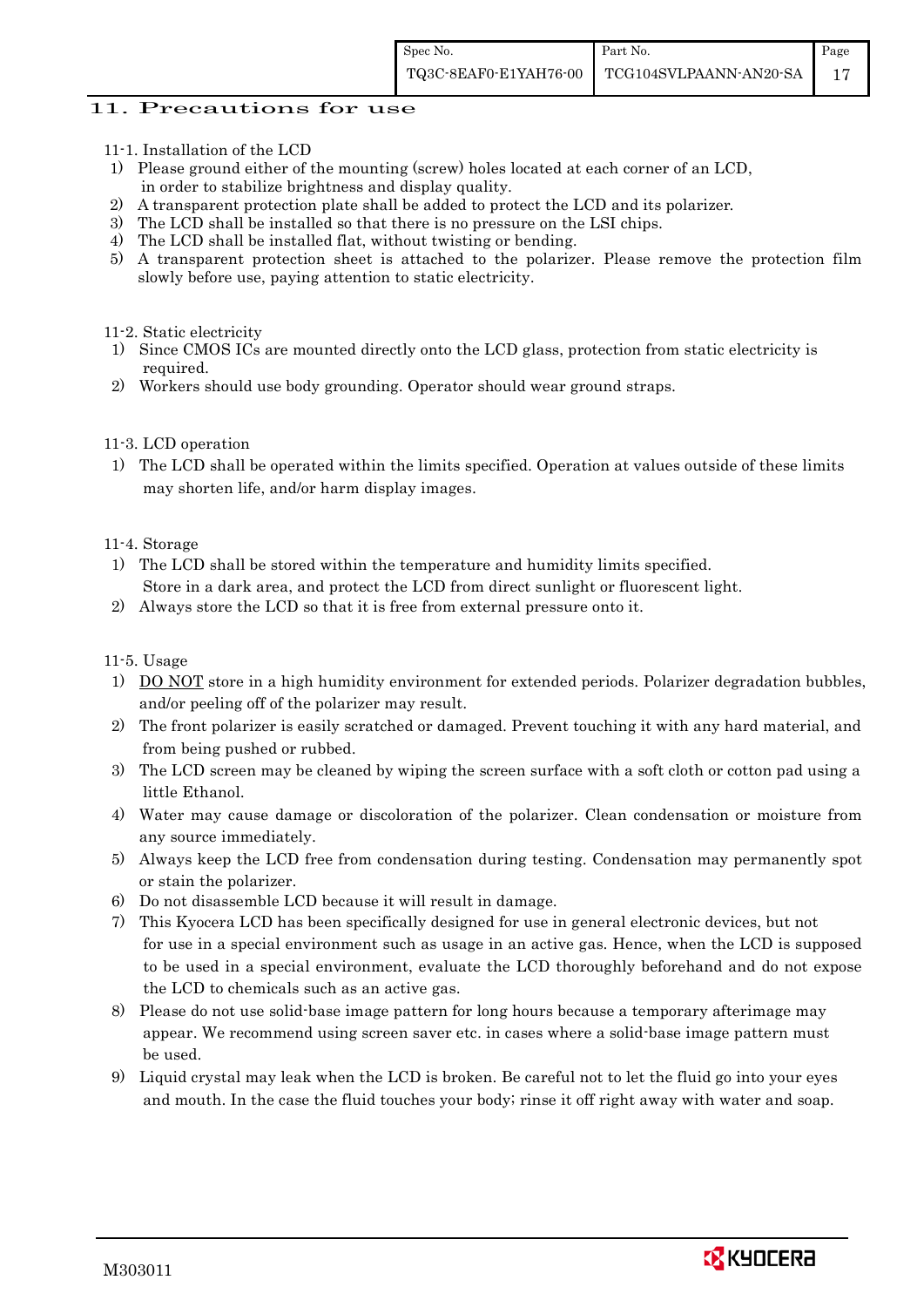## 12. Reliability test data

| Test item                            | Test condition                                                                                        | Test time        |                                                            | Judgement                                                         |
|--------------------------------------|-------------------------------------------------------------------------------------------------------|------------------|------------------------------------------------------------|-------------------------------------------------------------------|
| High temp.<br>atmosphere             | $80^{\circ}$ C                                                                                        | 240h             | Display function<br>Display quality<br>Current consumption | $: No$ defect<br>$\therefore$ No defect<br>$\therefore$ No defect |
| Low temp.<br>atmosphere              | $-30$ °C                                                                                              | 240h             | Display function<br>Display quality<br>Current consumption | $: No$ defect<br>$\therefore$ No defect<br>$: No$ defect          |
| High temp.<br>humidity<br>atmosphere | $40^{\circ}$ C 90% RH                                                                                 | 240h             | Display function<br>Display quality<br>Current consumption | : No defect<br>$\therefore$ No defect<br>$: No$ defect            |
| Temp. cycle                          | $-30^{\circ}$ C<br>0.5 <sub>h</sub><br>R.T.<br>0.5 <sub>h</sub><br>$80^{\circ}$ C<br>0.5 <sub>h</sub> | 10cycles         | Display function<br>Display quality<br>Current consumption | $: No$ defect<br>$\therefore$ No defect<br>$\therefore$ No defect |
| High temp.<br>operation              | $70^{\circ}$ C                                                                                        | 500 <sub>h</sub> | Display function<br>Display quality<br>Current consumption | $: No$ defect<br>$\therefore$ No defect<br>$: No$ defect          |

1) Each test item uses a test LCD only once. The tested LCD is not used in any other tests.

2) The LCD is tested in circumstances in which there is no condensation.

3) The reliability test is not an out-going inspection.

4) The result of the reliability test is for your reference purpose only. The reliability test is conducted only to examine the LCD's capability.

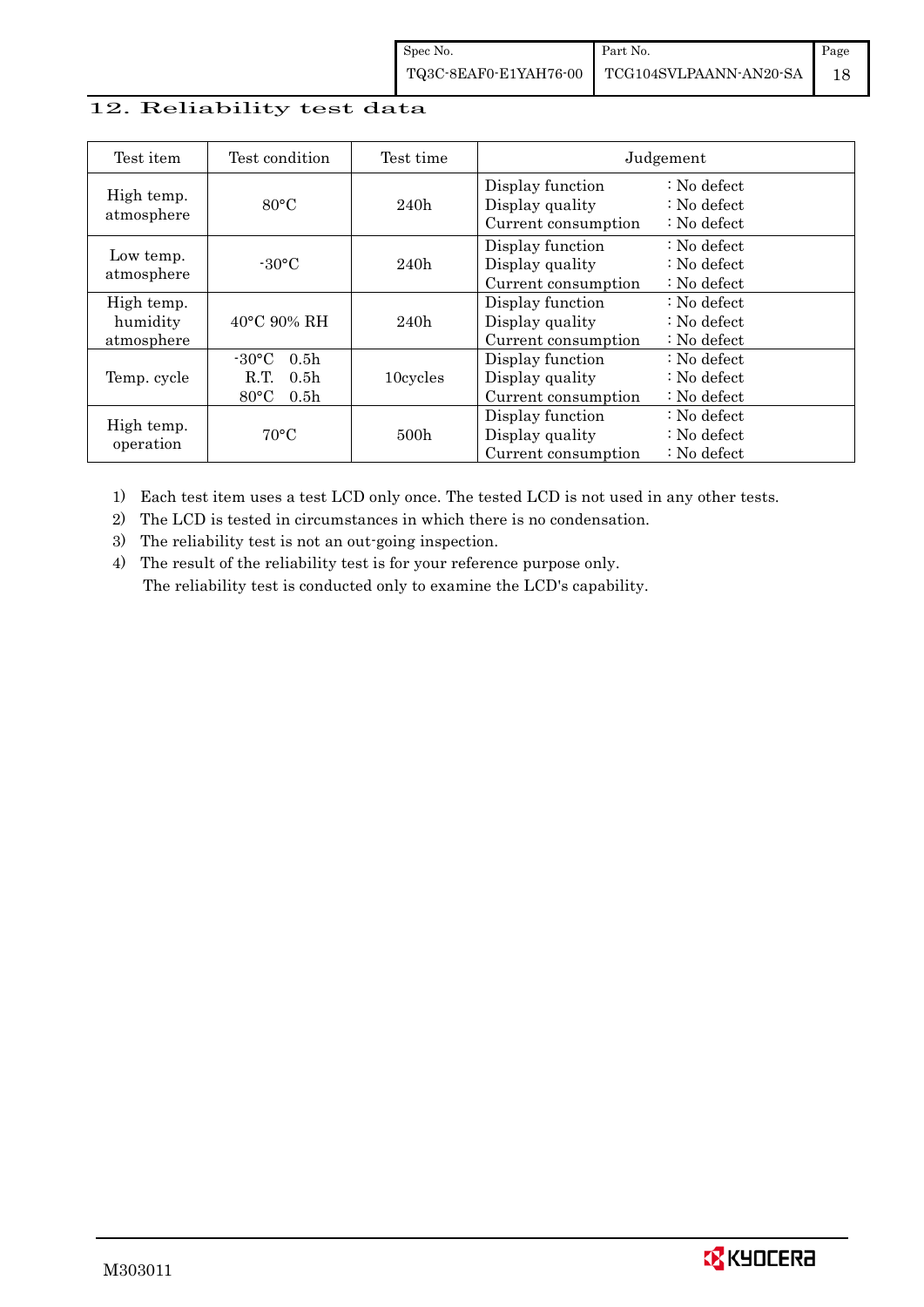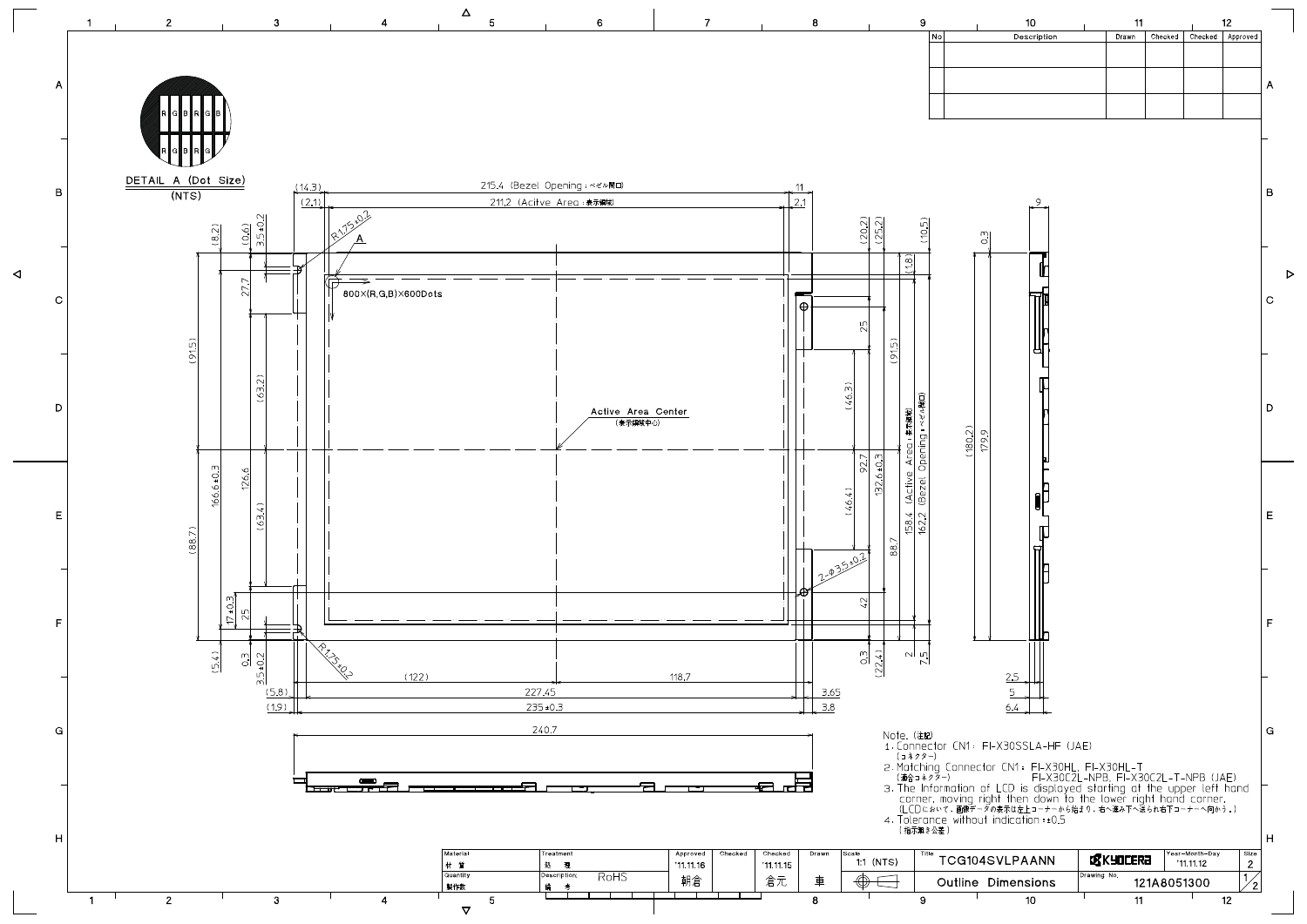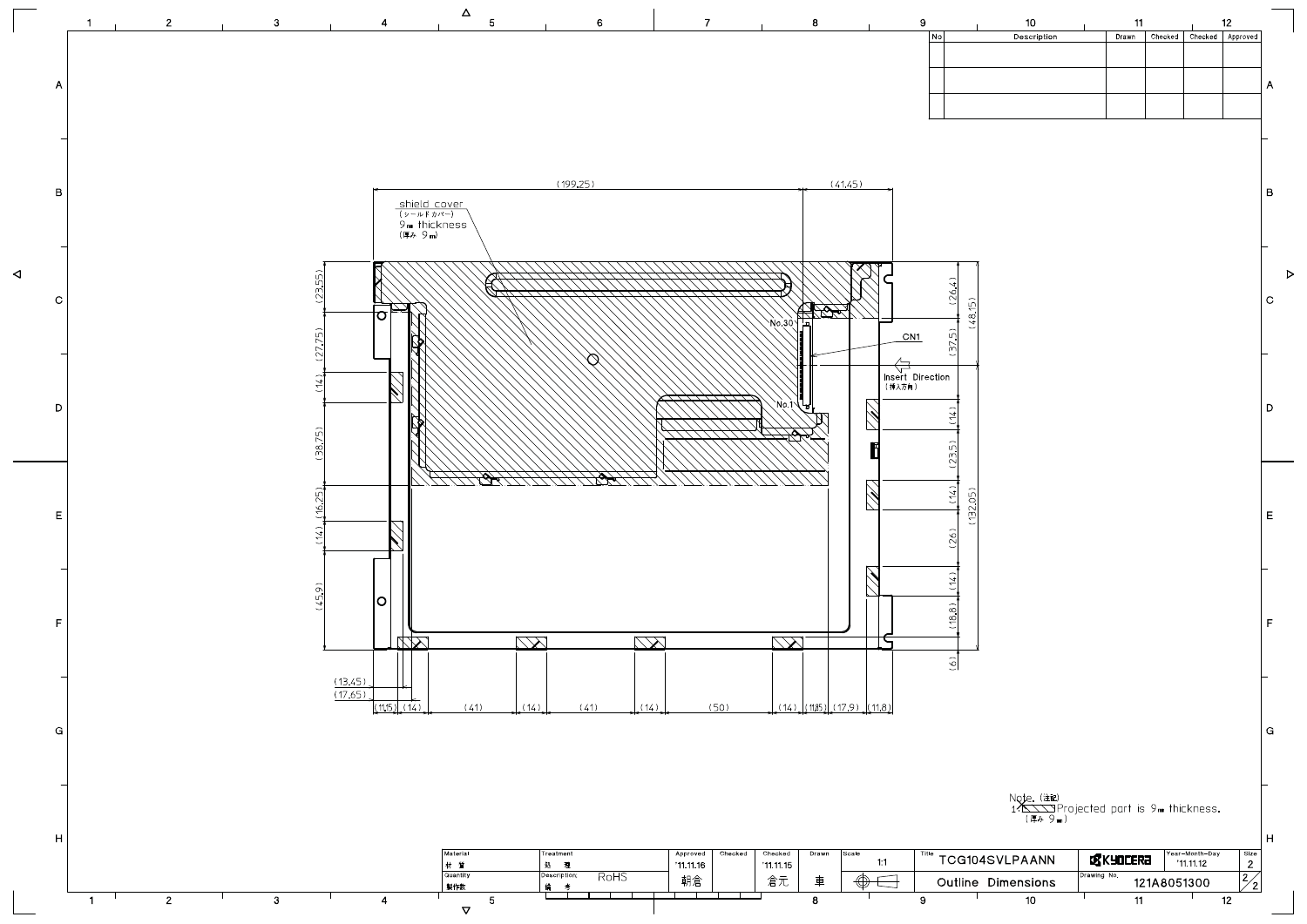| Spec No. | TQ3C-8EAF0-E2YAH76-00 |
|----------|-----------------------|
| l Iate   | January 23, 2018      |

# KYOCERA INSPECTION STANDARD

# TYPE : TCG104SVLPAANN-AN20-SA

KYOCERA DISPLAY CORPORATION

| Original         | Designed by $:$ Engineering dept. |         |              | Confirmed by $:QA$ dept. |          |  |
|------------------|-----------------------------------|---------|--------------|--------------------------|----------|--|
| Issue Date       | Prepared                          | Checked | Approved     | Checked                  | Approved |  |
| January 23, 2018 |                                   | $\sim$  | 'f Matsumoto | 34m1                     | A.Jugani |  |

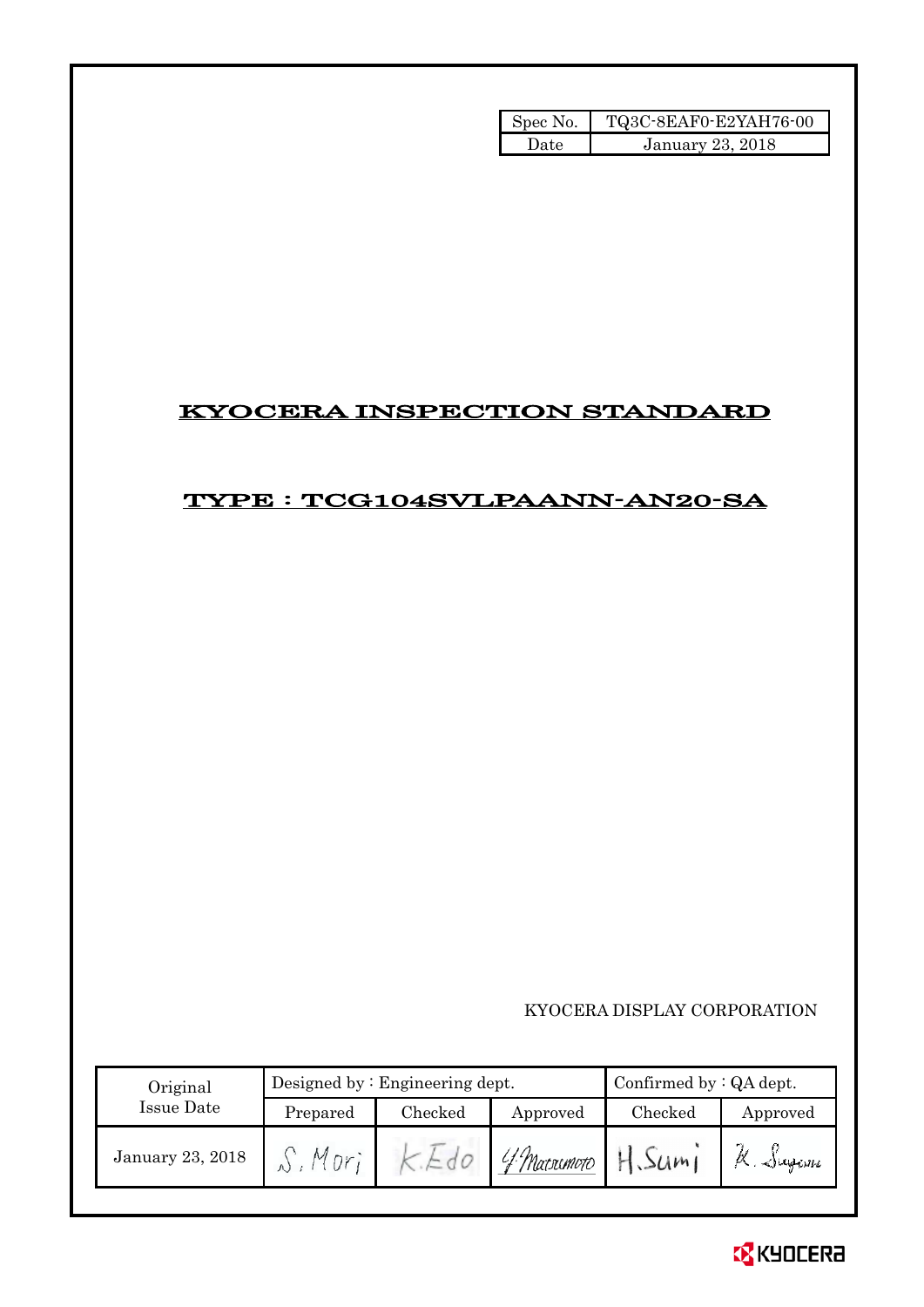| Spec No.              | Part No.               | Page |
|-----------------------|------------------------|------|
| TQ3C-8EAF0-E2YAH76-00 | TCG104SVLPAANN-AN20-SA |      |

|         | Revision record |                                  |                                 |                        |                                |          |  |
|---------|-----------------|----------------------------------|---------------------------------|------------------------|--------------------------------|----------|--|
|         |                 |                                  | Designed by : Engineering dept. |                        | Confirmed by $\colon$ QA dept. |          |  |
|         | $\rm{Date}$     | $\ensuremath{\mathrm{Prepared}}$ | Checked                         | ${\Large\bf Approved}$ | Checked                        | Approved |  |
|         |                 |                                  |                                 |                        |                                |          |  |
|         |                 |                                  |                                 |                        |                                |          |  |
| Rev.No. | Date            | Page                             |                                 | Descriptions           |                                |          |  |
|         |                 |                                  |                                 |                        |                                |          |  |
|         |                 |                                  |                                 |                        |                                |          |  |
|         |                 |                                  |                                 |                        |                                |          |  |
|         |                 |                                  |                                 |                        |                                |          |  |
|         |                 |                                  |                                 |                        |                                |          |  |
|         |                 |                                  |                                 |                        |                                |          |  |
|         |                 |                                  |                                 |                        |                                |          |  |
|         |                 |                                  |                                 |                        |                                |          |  |
|         |                 |                                  |                                 |                        |                                |          |  |
|         |                 |                                  |                                 |                        |                                |          |  |
|         |                 |                                  |                                 |                        |                                |          |  |
|         |                 |                                  |                                 |                        |                                |          |  |
|         |                 |                                  |                                 |                        |                                |          |  |
|         |                 |                                  |                                 |                        |                                |          |  |
|         |                 |                                  |                                 |                        |                                |          |  |
|         |                 |                                  |                                 |                        |                                |          |  |
|         |                 |                                  |                                 |                        |                                |          |  |
|         |                 |                                  |                                 |                        |                                |          |  |
|         |                 |                                  |                                 |                        |                                |          |  |
|         |                 |                                  |                                 |                        |                                |          |  |
|         |                 |                                  |                                 |                        |                                |          |  |
|         |                 |                                  |                                 |                        |                                |          |  |
|         |                 |                                  |                                 |                        |                                |          |  |
|         |                 |                                  |                                 |                        |                                |          |  |
|         |                 |                                  |                                 |                        |                                |          |  |
|         |                 |                                  |                                 |                        |                                |          |  |
|         |                 |                                  |                                 |                        |                                |          |  |
|         |                 |                                  |                                 |                        |                                |          |  |
|         |                 |                                  |                                 |                        |                                |          |  |
|         |                 |                                  |                                 |                        |                                |          |  |
|         |                 |                                  |                                 |                        |                                |          |  |
|         |                 |                                  |                                 |                        |                                |          |  |
|         |                 |                                  |                                 |                        |                                |          |  |
|         |                 |                                  |                                 |                        |                                |          |  |
|         |                 |                                  |                                 |                        |                                |          |  |
|         |                 |                                  |                                 |                        |                                |          |  |
|         |                 |                                  |                                 |                        |                                |          |  |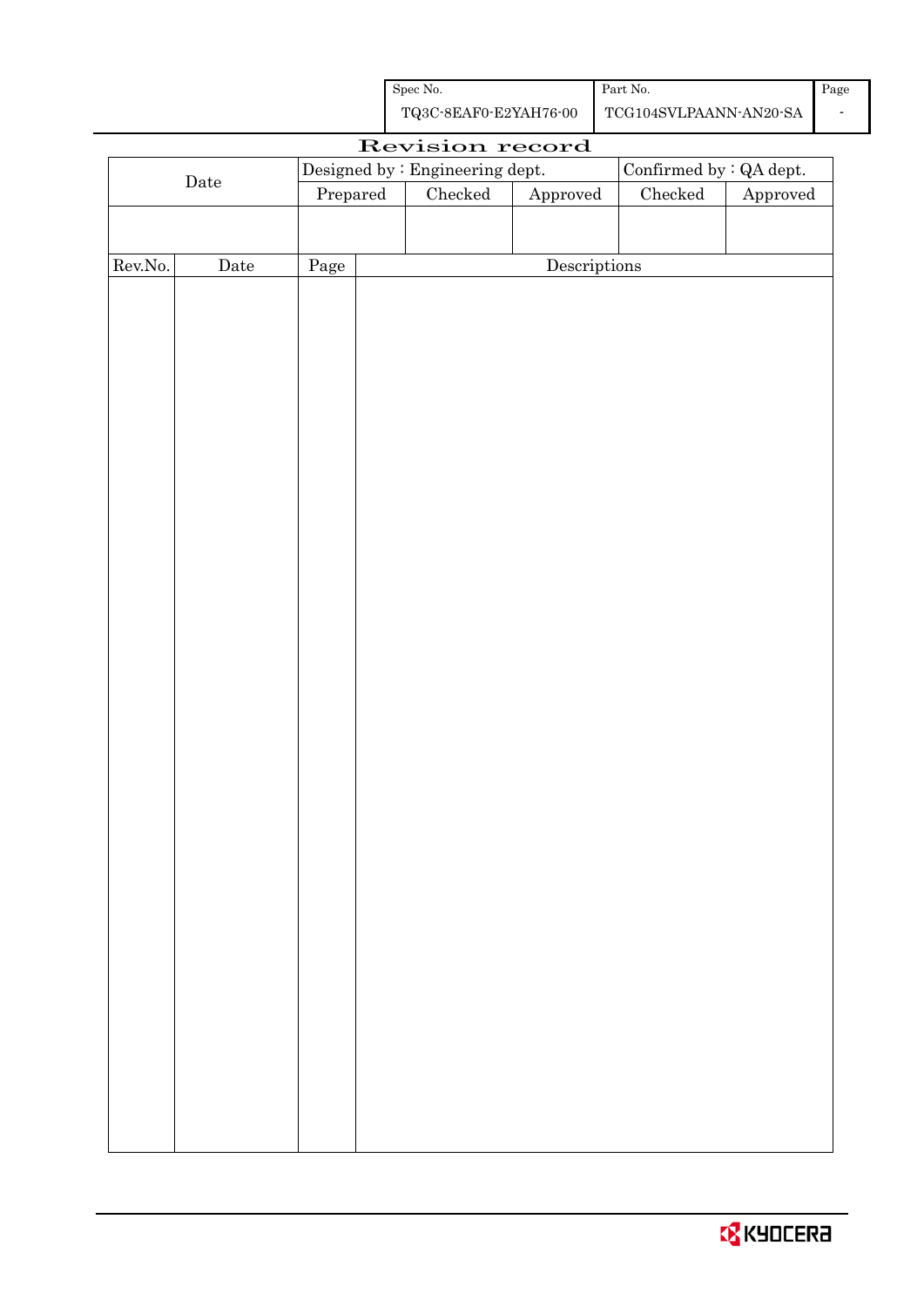Page 1

## Visuals specification

| Note |
|------|
|      |

|               |             |                              | Note                                                                                       |  |  |  |  |
|---------------|-------------|------------------------------|--------------------------------------------------------------------------------------------|--|--|--|--|
| General       | 1.          |                              | Customer identified anomalies not defined within this inspection standard shall be         |  |  |  |  |
|               |             |                              | reviewed by Kyocera, and an additional standard shall be determined by mutual consent.     |  |  |  |  |
|               | 2.          |                              | This inspection standard about the image quality shall be applied to any defect within the |  |  |  |  |
|               |             |                              | effective viewing area and shall not be applicable to outside of the area.                 |  |  |  |  |
|               | 3.          | Inspection conditions        |                                                                                            |  |  |  |  |
|               | Luminance   |                              | $\div 500$ Lux min.                                                                        |  |  |  |  |
|               |             | Inspection distance          | $\div 300$ mm.                                                                             |  |  |  |  |
|               | Temperature |                              | : 25 $\pm$ 5°C                                                                             |  |  |  |  |
|               | Direction   |                              | : Directly above                                                                           |  |  |  |  |
| Definition of | Dot defect  | Bright dot defect            | The dot is constantly "on" when power applied to the                                       |  |  |  |  |
| inspection    |             |                              | LCD, even when all "Black" data sent to the screen.                                        |  |  |  |  |
| item          |             |                              | Inspection tool: 5% Transparency neutral density filter.                                   |  |  |  |  |
|               |             |                              | Count dot: If the dot is visible through the filter.                                       |  |  |  |  |
|               |             |                              | Don't count dot: If the dot is not visible through the                                     |  |  |  |  |
|               |             |                              | filter.                                                                                    |  |  |  |  |
|               |             |                              | R G B R<br><b>GIB</b><br>There is an electrode in the middle of the dot                    |  |  |  |  |
|               |             |                              | $R$ G $H$ R $G$ B $R$ G $B$<br>and one dot is shown in the left drawing.                   |  |  |  |  |
|               |             |                              | RGBRGBRGB<br>$<$ dot drawing $>$                                                           |  |  |  |  |
|               |             | Black dot defect             | The dot is constantly "off" when power applied to the                                      |  |  |  |  |
|               |             |                              | LCD, even when all "White" data sent to the screen.                                        |  |  |  |  |
|               |             |                              | Similar size compared to bright dot.                                                       |  |  |  |  |
|               |             | White dot                    | Pixel works electrically, however, circular/foreign                                        |  |  |  |  |
|               |             | (Circular/foreign            | particle makes dot appear to be "on" even when all                                         |  |  |  |  |
|               |             | particle)                    | "Black" data is sent to the screen.                                                        |  |  |  |  |
|               |             | Adjacent dot                 | Adjacent dot defect is defined as two or more bright dot                                   |  |  |  |  |
|               |             |                              | defects or black dot defects.                                                              |  |  |  |  |
|               |             |                              | RGBRGBRG                                                                                   |  |  |  |  |
|               |             |                              | RGBRGBRGB                                                                                  |  |  |  |  |
|               |             |                              | dot defect<br>$R$ G $B$ R $G$ B $R$ G $B$                                                  |  |  |  |  |
|               |             |                              | ساحل المساحل الماد                                                                         |  |  |  |  |
|               | External    | Bubble, Scratch,             | Visible operating (all pixels "Black" or "White") and non                                  |  |  |  |  |
|               | inspection  | Foreign particle             | operating.                                                                                 |  |  |  |  |
|               |             | (Polarizer, Cell, Backlight) |                                                                                            |  |  |  |  |
|               |             | Appearance inspection        | Does not satisfy the value at the spec.                                                    |  |  |  |  |
|               | Others      | CFL wires                    | Damaged to the CFL wires, connector, pin, functional                                       |  |  |  |  |
|               |             |                              | failure or appearance failure.                                                             |  |  |  |  |
|               | Definition  | Definition of circle size    | Definition of linear size                                                                  |  |  |  |  |
|               | of size     | $d = (a + b)/2$              |                                                                                            |  |  |  |  |
|               |             |                              |                                                                                            |  |  |  |  |